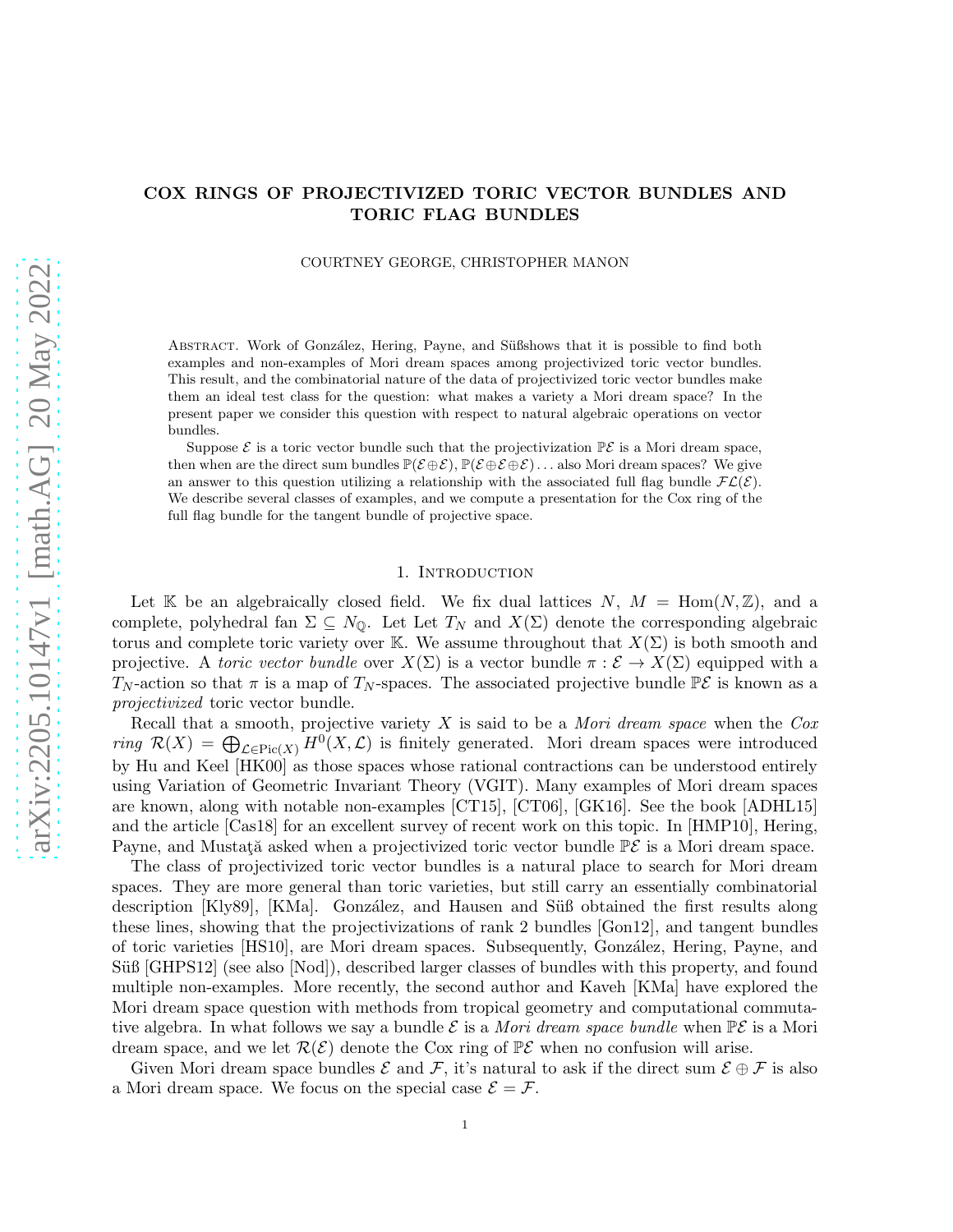Question 1.1. Given a Mori dream space bundle  $\mathcal{E}$ , when is  $\mathcal{E} \oplus \mathcal{E}$ , and more generally  $\mathcal{E} \otimes V$ a Mori dream space bundle, for a finite dimensional vector space V ?

We find that this question is deeply related to the Mori dream space property for flag bundles. Let E be a vector space of dimension r. Recall that the flag variety  $\mathcal{FL}_I(E)$  associated to a fixed, strictly increasing sequence of integers  $I = \{i_1, \ldots, i_d\}$  with  $0 < i_j < r$  is the space of flags  $0 \subset V_1 \subset \ldots \subset V_d \subset E$ , where  $V_j$  is a subspace of dimension  $i_j$ . Two distinguished cases are given by the Grassmannian variety  $\text{Gr}_{\ell}(E)$  of  $\ell$ -spaces, where  $I = {\ell}$ , and the full flag variety  $\mathcal{FL}(E)$ , where  $I = \{1, \ldots, r-1\}$ . We set max $(I) = \text{MAX}\{i \mid i \in I\}$ . Bundles of flag varieties are natural generalizations of projectivized vector bundles, and have appeared recently in Brill-Noether theory [CP]. The latter work suggests that the geometry of the relative versions of the various important subvarieties of flag varieties, in particular the relative Richardson varieties, could be of independent interest. In this paper we focus on the case of flag bundles over toric varieties. A toric flag bundle over  $X(\Sigma)$  is a bundle with fibers isomorphic to  $\mathcal{FL}_I(E)$ , equipped with a compatible  $T_N$  action, see Section 4.

### **Question 1.2.** When is  $FL_I(\mathcal{E})$  a Mori dream space?

The following, proved in Section 4, links the answers to Questions 1.1 and 1.2.

**Theorem 1.3.** Let  $\mathcal{E}$  be a toric vector bundle over  $X(\Sigma)$ , then the projective bundle  $\mathbb{P}(\mathcal{E} \otimes V)$  is a Mori dream space for all  $\dim(V) \leq \ell$  if and only if the bundle  $FL_I(\mathcal{E})$  is a Mori dream space for all  $\max(I) \leq \ell$ . Moreover, the full flag bundle  $\mathcal{FL}(\mathcal{E})$  is a Mori dream space if and only if  $\mathbb{P}(\mathcal{E} \otimes V)$  is a Mori dream space for all finite dimensional vector spaces V.

Using Theorem 1.3 and techniques introduced in [KMa] we find explicit examples of Mori dream space flag bundles in Section 5.

It is not always the case that  $\mathbb{P}(\mathcal{E} \otimes V)$  is Mori dream space for all V when  $\mathbb{P}(\mathcal{E})$  is a Mori dream space. The Grassmannian bundle  $\text{Gr}_{r-1}(\mathcal{E})$  is the projectivization of the exterior power bundle  $\bigwedge^{r-1}$   $\mathcal{E}$ . The latter is isomorphic to the projectivization  $\mathbb{P} \mathcal{E}^{\vee}$  of the dual bundle. If  $\mathcal{E} \otimes V$ is always a Mori dream bundle, then  $FL(\mathcal{E})$  is a Mori dream space, and  $\mathbb{P}\mathcal{E}^{\vee}$  must also be a Mori dream space. In [GHPS12] an example is given of a toric three fold with non-Mori dream space cotangent bundle. Combined with Theorem 1.3 we get non-examples for Questions 1.1 and 1.2, namely a Mori dream space bundle whose full flag bundle and sum with itself are not Mori dream spaces. Theorem 1.3 also shows that full flag bundles have the sort of stability property we'd wish Mori dream space bundles to have.

**Corollary 1.4.** For a vector bundle  $\mathcal{E}, \mathcal{FL}(\mathcal{E})$  is a Mori dream space if and only if  $\mathcal{FL}(\mathcal{E} \otimes W)$ is a Mori dream space for all finite dimensional vector spaces W.

*Proof.* If  $\mathcal{FL}(\mathcal{E})$  is a Mori dream space, then  $\mathbb{P}(\mathcal{E} \otimes W \otimes V)$  is a Mori dream space for all finite dimensional vector spaces V. By Theorem 1.3,  $\mathcal{FL}(\mathcal{E} \otimes W)$  is a Mori dream space.

Remark 1.5. Theorem 1.3 can also be used to give a sufficient condition for the pullback of a Mori dream space toric flag bundle  $FL(\mathcal{E})$  under a toric blow-up to be a Mori dream space. By Theorem 1.3, the pullback of  $FL(\mathcal{E})$  is a Mori dream space if and only if the pullback of  $\mathbb{P}(\mathcal{E} \otimes V)$  is a Mori dream space, where  $\dim(V) = r - 1$ . In principle, the latter can be checked with [KMa, Corollary 5.20].

1.1. Toric vector bundles and representation stability. If  $\mathcal E$  is a bundle satisfying Theorem 1.3 then we have a family of finitely generated commutative algebras  $\mathcal{R}(\mathcal{E} \otimes V)$  as V varies. It's reasonable to ask which algebraic properties of  $\mathcal{R}(\mathcal{E} \otimes V)$  hold independent of V.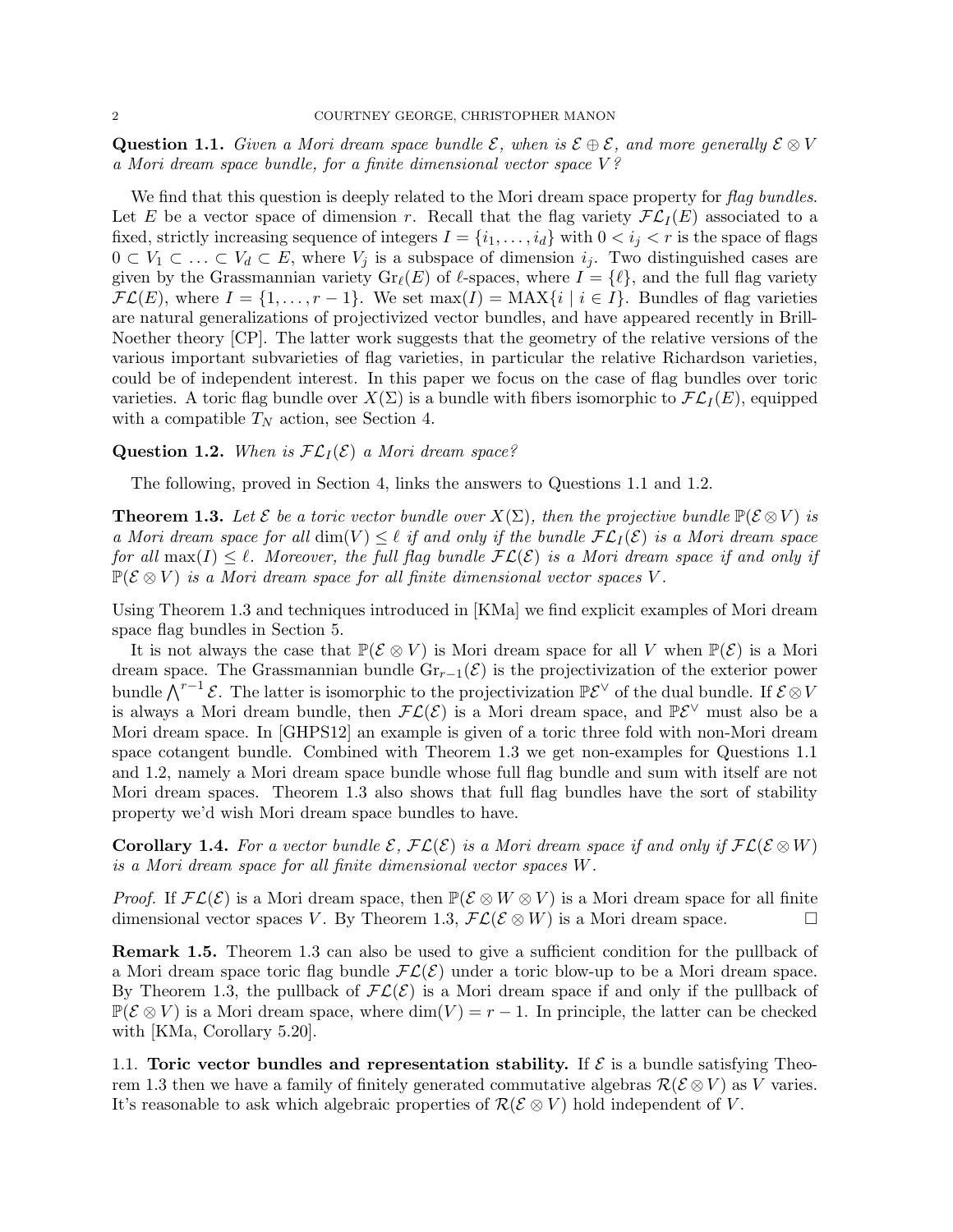Question 1.6. Suppose  $\mathbb{P}(\mathcal{E} \otimes V)$  is a Mori dream space for all finite dimensional vector spaces V. Is there a degree d, independent of  $dim(V)$ , such that the graded components of  $R(\mathcal{E} \otimes V)$  of degree  $\leq d$  always form a generating set?

Here "degree" is given by the grading of  $\mathcal{R}(\mathcal{E})$  by the symmetric powers of  $\mathcal{E}$ , see Section 2. This question belongs to the general theory of representation stability [SS], [SS17], [Sam17], [ESS19]. The following classical theorem of Weyl ([Wey97]) is a result of this flavor.

**Theorem 1.7.** [Weyl] Let E be finite dimensional representation of a group  $\Gamma$ . For a vector space V, let  $\Gamma$  act on  $E \otimes V$  through E. If the invariant ring  $\mathbb{K}[E \otimes E]^{\Gamma}$  is generated in degree d, then the invariant ring  $\mathbb{K}[E \otimes V]^\Gamma$  is generated in degree d for all finite dimensional vector spaces V .

The representation  $E \otimes V$  is analogous to a direct sum of vector bundles, with corresponding symmetric powers  $\mathbb{K}[E \otimes V] = \bigoplus_{n \geq 0} \text{Sym}^n(E \otimes V)$ , and "ring of global sections"  $\mathbb{K}[E \otimes V]$ <sup>r</sup>. The following, proved in Section 4, is the expected translation into our setting.

**Theorem 1.8.** Let  $\mathcal E$  be a toric vector bundle over  $X(\Sigma)$  with general fiber E. If the Cox ring of  $\mathbb{P}(\mathcal{E} \otimes E)$  is generated in degree d, then the Cox ring of  $\mathbb{P}(\mathcal{E} \otimes V)$  is generated in degree d for all finite dimensional vector spaces V .

As a consequence, we immediately deduce that the pseudo-effective cones of the spaces  $\mathbb{P}(\mathcal{E} \otimes$ V) stabilize at  $V = E$  when  $\mathcal{FL}(\mathcal{E})$  is a Mori dream space.

**Corollary 1.9.** Suppose that  $\mathcal{FL}(\mathcal{E})$  is a Mori dream space, and let  $C_{\ell} \subset CL(X(\Sigma))_{\mathbb{Q}} \times \mathbb{Q}$  be the pseudo-effective cone of  $\mathbb{P}(\mathcal{E} \otimes V)$ , where  $\dim(V) = \ell$ . Then  $C_i \subseteq C_j$  when  $i < j$ , and  $C_\ell = C_r$ for all  $\ell \geq r$ .

*Proof.* The class group of  $\mathbb{P}(\mathcal{E} \otimes V)$  is always  $\mathrm{CL}(X(\Sigma)) \times \mathbb{Z}$ , and the cone  $C_{\ell} \subset \mathrm{CL}(\mathbb{P}(\mathcal{E} \otimes V)) \otimes \mathbb{Q}$ is the convex span of the multi-degrees from a generating set of  $\mathcal{R}(\mathcal{E} \otimes V)$ . By Lemma 4.3 we must have  $C_i \subseteq C_j$ , and by Theorem 4.8 the multi-degrees of the a generating set of  $\mathcal{R}(\mathcal{E} \otimes E)$ coincide with those of  $\mathcal{R}(\mathcal{E} \otimes V)$  for any V with  $\dim(V) = \ell \geq r$ .

We prove Theorem 1.8 by showing that the functor  $V \to \mathcal{R}(\mathcal{E} \otimes V)$  is a bounded twisted commutative algebra, in the sense defined by Sam and Snowden in [SS]. More generally, a twisted algebra is a functor  $A : \text{Vect}_{\mathbb{K}} \to \text{Alg}_{\mathbb{K}}$ . It is possible to show that properties in the family of algebras  $A(V)$ ,  $V \in \text{Vect}_{\mathbb{K}}$  hold independent of V by proving corresponding properties hold for the functor A. Accordingly, we refer to  $V \to \mathcal{R}(\mathcal{E} \otimes V)$  as the *twisted Cox ring* of  $\mathbb{P}\mathcal{E}$ .

It would be interesting to know when the tangent bundle  $\mathcal{T}_X$  bundle satisfies the equivalent conclusions of Theorem 1.3 for a Mori dream space X. The non-example  $\lbrack \text{GHPS12} \rbrack$  shows that this statement does not even hold for all toric varieties, however we answer this question in the positive for X a product of projective spaces in Section 5.

1.2. Projective spaces and other examples. In Section 5 we explore the consequences of Theorems 1.3 and 1.8 for several classes of examples. The class of sparse uniform bundles is defined in [KMb] by placing restrictions on the algebraic and tropical data used to classify vector bundles in *loc. cit.*. This classification involves a linear ideal  $L$  and an integer matrix  $D$ . For a sparse uniform bundle,  $L$  is a general linear ideal and  $D$ , up to certain equivalences, has at most one non-zero, positive entry in each row. We give sufficient conditions in terms of this data for the associated flag bundles of these vector bundles to be Mori dream spaces (Theorem 5.5).

We apply results on the class of uniform sparse bundles to the tangent bundle of a product of projective spaces (Corollary 6.3). Let  $\mathcal{T}_n$  denote the tangent bundle of  $\mathbb{P}^n$ . In Section 6 we give a presentation of  $\mathcal{R}(\mathcal{T}_n \otimes \mathbb{K}^m)$  for  $m \leq n$ . For  $m < n$ , results on uniform sparse bundles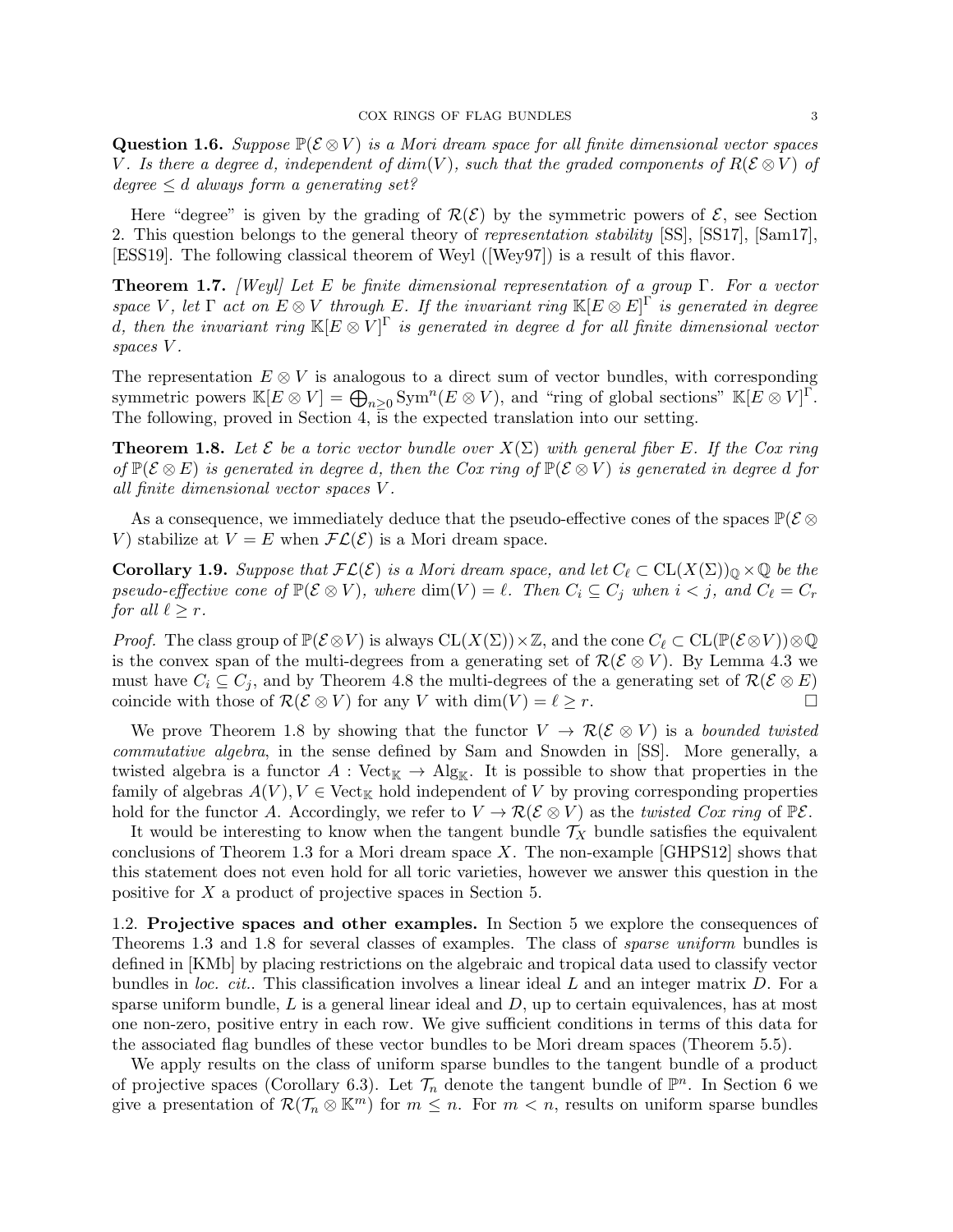imply that  $\mathcal{R}(\mathcal{T}_n \otimes \mathbb{K}^m)$  is a complete intersection. When  $m = n$  a transition occurs (see 4.5), and  $\mathcal{R}(\mathcal{T}_n \otimes \mathbb{K}^m)$  can be shown to be a deformation of the coordinate ring of a Zelevinsky quiver variety (Proposition 6.5). We also give a presentation of the Cox ring  $\mathcal{R}(\mathcal{FLT}_n)$ , and show that it comes equipped with a variant of the well-known Gel'fand-Zetlin degeneration (Theorem 6.9).

A twisted commutative algebra A has a finite presentation given by a pair of functors  $F, G$ : Vect<sub>K</sub>  $\rightarrow$  Vect<sub>K</sub> and a natural transformation  $r : G \rightarrow \text{Sym}(F)$  if there is an exact sequence of natural transformations:

$$
0 \to r(G)Sym(F) \to Sym(F) \to A \to 0.
$$

In particular, for any  $V \in \text{Vect}_{\mathbb{K}}$  we get a presentation  $A(V) \cong \text{Sym}(F(V))/\langle r(G)(V) \rangle$ . It would be interesting to complete results in Section 6 to a finite presentation of the twisted Cox ring  $V \to \mathcal{R}(\mathcal{T}_n \otimes V).$ 

Question 1.10. When can finite presentations be found for the twisted Cox ring  $V \to \mathcal{R}(\mathcal{E} \otimes V)$ when  $\mathcal E$  is the tangent bundle of a toric variety or a rank 2 vector bundle?

1.3. Flag Bundles For Other Groups. It is also possible to consider flag bundles for general semisimple algebraic groups G. In Section 3 we define the full flag bundle  $\mathcal{FL}(P)$  of a toric *G-principal bundle*  $P$ , and prove the following analogue of Theorem 1.3. For a toric principal bundle P we let  $\mathcal{R}(\mathcal{P})$  denote the *total section algebra*, [KMa, Section 5].

**Proposition 1.11.** Let P be a toric principal bundle with total section algebra  $\mathcal{R}(\mathcal{P})$ , then  $\mathcal{FL}(\mathcal{P})$  is a Mori dream space if and only if  $\mathcal{R}(\mathcal{P})$  is finitely generated.

Various properties of toric principal bundles have been studied in [BDP20], [BDP18], [BDP16] and classifications of these bundles are given by Biswas, Dey, and Poddar in [BDP20], and by the second author and Kaveh in [KMb]. In particular, in the latter work it is shown that a toric principal bundle P over a toric variety  $X(\Sigma)$  corresponds to a piecewise-linear map  $\Phi: |\Sigma| \to \tilde{\mathfrak{B}}(G)$ , where  $\tilde{\mathfrak{B}}(G)$  is the cone over the spherical building of the group G. Buildings are simplicial complexes together with certain distinguished subcomplexes called apartments. In particular, for a reductive group G, each apartment of  $\mathfrak{B}(G)$  is isomorphic to the Coxeter complex of the Weyl group of  $G$ . For the basics on the geometry of buildings, see [AB08]. We use the classification in [KMb] to give a sufficient condition for  $\mathcal{FL}(\mathcal{P})$  to be a Mori dream space.

**Theorem 1.12.** Let P be the toric principal bundle corresponding to  $\Phi : |\Sigma| \to \tilde{\mathfrak{B}}(G)$ . If  $\Phi(|\Sigma|)$ lies in a single apartment of  $\tilde{\mathfrak{B}}(G)$ , then  $\mathcal{FL}(\mathcal{P})$  is a Mori dream space.

With the conceit that a toric principal G-bundle and its associated flag variety can be captured by an arrangement of points on the building  $\mathfrak{B}(G)$ , it's natural to ask which arrangements of points give bundles with favorable geometric properties.

Question 1.13. When does  $\Phi : |\Sigma| \to \mathcal{B}(G)$  define a Mori dream space flag bundle  $\mathcal{FL}(\mathcal{P})$ ?

### 2. The Section Ring of a toric flat family

In this section we review background from [KMa, Section 5] on toric flat families and the total section ring. We let  $A$  be a flat  $T_N$ -sheaf of algebras over a smooth, projective toric variety  $X(\Sigma)$ . We assume that  $\mathcal{A} = \bigoplus_{i \in I} \mathcal{A}_i$ , where each  $\mathcal{A}_i$  is coherent. This implies that  $\mathcal{A}_i$ , and therefore  $A$  itself, is locally free, and that we can treat  $A$  as (the sheaf of sections of) a toric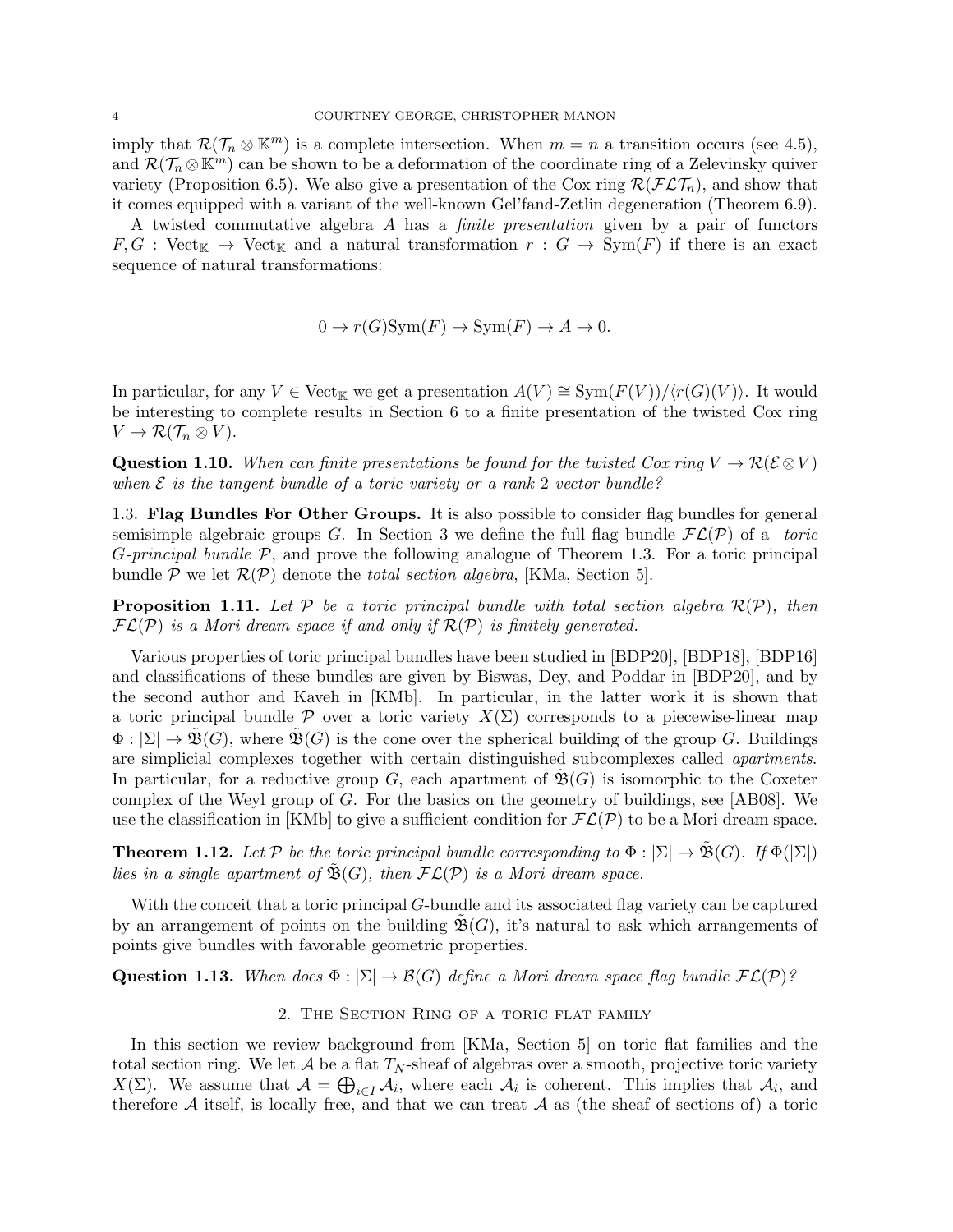vector bundle. The *total section ring* of  $A$  is the direct sum:

$$
\mathcal{R}(\mathcal{A})=\bigoplus_{\mathcal{L}\in \mathrm{Pic}(X(\Sigma))}H^0(X(\Sigma),\mathcal{A}\otimes \mathcal{L})=\bigoplus_{\mathcal{L}\in \mathrm{Pic}(X(\Sigma)), i\in I}H^0(X(\Sigma),\mathcal{A}_i\otimes \mathcal{L}).
$$

The presence of the  $T_N$  action allows us to split each space  $H^0(X(\Sigma), \mathcal{A}_i \otimes \mathcal{L})$  into a direct sum of isotypical spaces:

$$
H^{0}(X(\Sigma), \mathcal{A}_{i} \otimes \mathcal{L}) = \bigoplus_{m \in M} H_{m}^{0}(X(\Sigma), \mathcal{A}_{i} \otimes \mathcal{L}).
$$

Let A and  $A_i$  be the fibers of A and  $A_i$  i  $\in I$  over  $Id \in T_N$ , respectively. The fiber A has the structure of a commutative algebra over K, and there is a direct sum decomposition  $A = \bigoplus_{i \in I} A_i$ which is compatible with  $\mathcal{A} = \bigoplus_{i \in I} \mathcal{A}_i$ . Let  $n = |\Sigma(1)|$ , and recall that there is an exact sequence:

$$
0 \to M \to \mathbb{Z}^n \to \mathrm{Pic}(X(\Sigma)) \to 0
$$

We choose a section  $s: Pic(X(\Sigma)) \to \mathbb{Z}^n$ , and view  $H_m^0(X(\Sigma), \mathcal{A}_i \otimes \mathcal{L})$  as the space of  $T_N$ sections of  $\mathcal{A} \otimes \mathcal{L}_{r}$ , where  $\mathcal{L}_{r}$  is a particular  $T_N$ -linearization of  $\mathcal{L} \in Pic(X(\Sigma))$ . The space  $H^0_{T_N}(X(\Sigma), \mathcal{A}_i \otimes \mathcal{L}_{r})$  can be computed as the Klaychko space  $F_r(A_i) \subseteq A_i$ , where r ranges over  $\mathbb{Z}^n \cong M \oplus s(\text{Pic}(X(\Sigma)))$ . The spaces  $F_{\mathbf{r}}(A_i)$  fit into a system of n algebra filtrations  $F^j$  of A, where  $F_{\mathbf{r}}(A) = F_{r_1}^1 \cap \cdots \cap F_{r_n}^n$ , see [KMa, Lemma 5.2]. In this way,  $R(A)$  is seen to be the *Rees* algebra of the fiber A with respect to the filtrations  $F^j$ :

$$
R(\mathcal{A}) = \bigoplus_{\mathbf{r} \in \mathbb{Z}^n} F_{\mathbf{r}}(A) = \bigoplus_{\mathbf{r} \in \mathbb{Z}^n, i \in I} F_{\mathbf{r}}(A_i)
$$

**Remark 2.1.** Filtrations in the style of the  $F^j$  are used by Biswas, Dey, and Poddar to classify toric principal G bundles in [BDP20].

If all the fibers of  $A$  are finitely generated algebras over  $\mathbb{K}$ , then we can find a finite algebra generating set  $\mathcal{B} \subset A$  called a Khovanskii basis of A. Roughly speaking, this set has the property that its limits continue to generate the fiber  $\mathcal{A}_p$  for every  $p \in X(\Sigma)$ . Let  $\mathcal{B} = \{b_1, \ldots, b_m\}$  and  $I \subset \mathbb{K}[x_1,\ldots,x_m]$  be the ideal such that  $\mathbb{K}[\mathbf{x}]/I \cong A$ . In [KMa, Section 4] it is shown that there is a subfan  $\mathcal{K}(I)$  of the *Gröbner fan*  $\Sigma(I)$ , and a collection of points  $\omega_1, \ldots, \omega_n \in \mathcal{K}(I)$  such that  $F^j$  is the *weight filtration* of A with respect to  $\omega_j$ . The matrix  $D = [\omega_1, \ldots, \omega_n]^t$  is called the *diagram* of the family A with respect to the Khovanskii basis  $\mathcal{B}$ . If all of the fibers  $\mathcal{A}_p$  are domains, these points lie in the tropical variety  $\text{Top}(I) \subseteq \mathcal{K}(I)$ . This happens if A is a bundle. The following question is the algebraic analogue of asking when a space is a Mori dream space.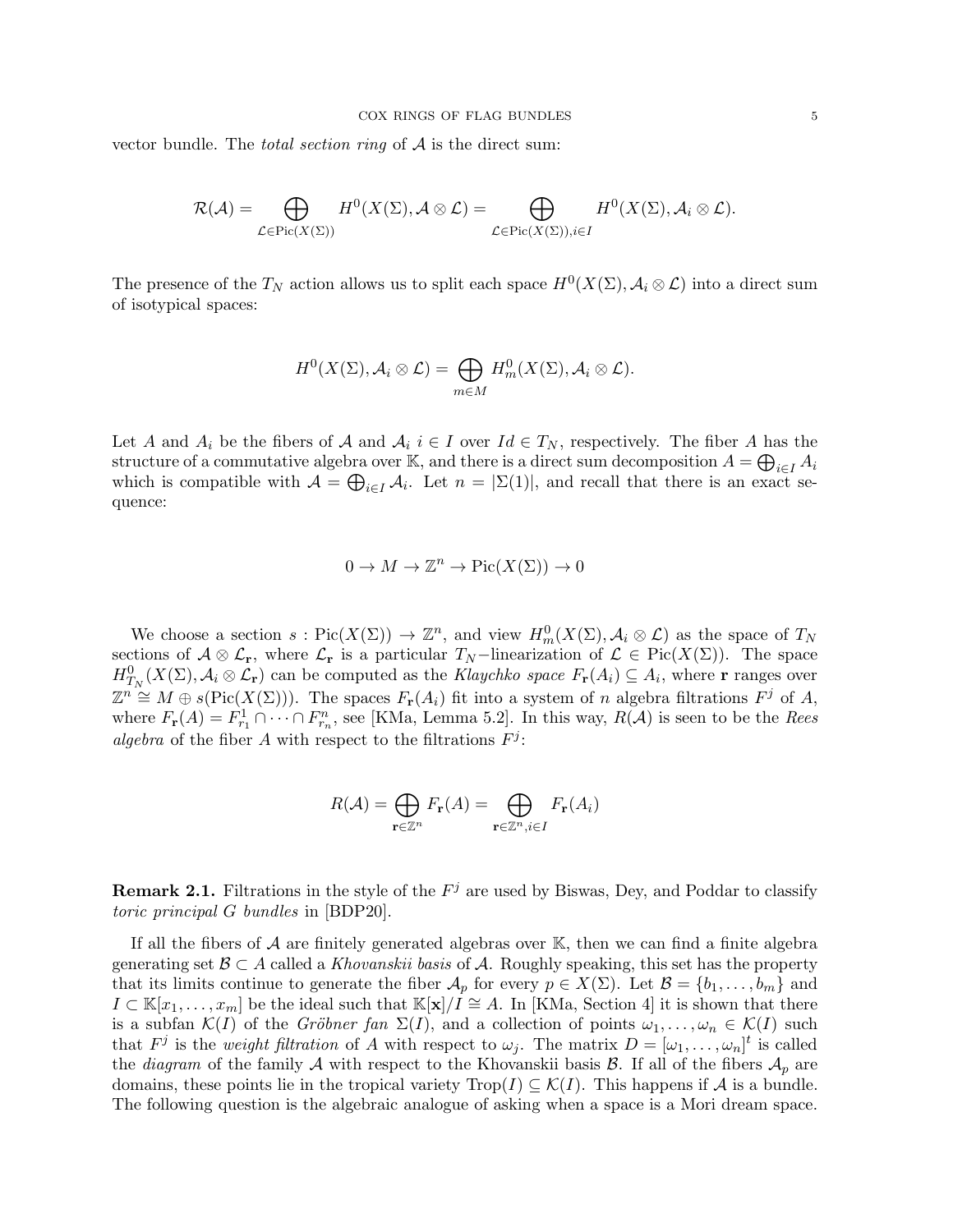Question 2.2. For which arrangements  $D = {\omega_1, \ldots, \omega_n} \subset \mathcal{K}(I)$  is the Rees algebra  $\mathcal{R}(A, D) \cong$  $\mathcal{R}(\mathcal{A})$  finitely generated?

 $\bigoplus_{\ell \geq 0} \text{Sym}^{\ell}(E)$ , the ideal is a linear ideal, say generated a subspace  $L \subset \mathbb{K}^m$ , and  $\mathcal{K}(L)$  is the Cox rings of projectivized toric vector bundles appear when the algebra  $A$  is a polynomial ring associated tropicalized linear space  $\text{Top}(L)$ . The direct sum decomposition is by Sym-degree in this case. In this way, all toric vector bundles are associated to an arrangement of points on a tropicalized linear space. In [KMa] Kaveh and the second author introduce two methods for determining the finite generation of  $\mathcal{R}(\text{Sym}(E), D)$ . The first is [KMa, Algorithm 5.6], which builds a finite generating set of  $\mathcal{R}(\text{Sym}(E), D)$ , provided one exists. The second is [KMa, Theorem 1.5], which characterizes which sets of polynomials  $\mathcal{B} \subset Sym(E)$  lift to generating sets of  $\mathcal{R}(\text{Sym}(E), D)$ . They also introduce a polyhedral fan  $\Delta(L, \Sigma) \subset \mathbb{Q}^{m \times n}$  whose points are arrangements of n points on Trop(L). Question 2.2 then asks which points on  $\Delta(L, \Sigma)$ correspond to finitely generated Rees algebras of the polynomial ring  $Sym(E)$ ? A polyhedral sufficient condition is given by [KMa, Proposition 5.23]

3. Cox rings of flag bundles and proofs of main results

In this section we introduce the necessary geometry for flag bundles and prove Proposition 1.11 and Theorem 1.12. We begin with a discussion of the full flag bundle  $FL(\mathcal{P})$  of a toric principal G-bundle, and the total section ring  $\mathcal{R}(\mathcal{P})$ .

3.1. The flag bundle of a toric principal  $G$ -bundle. Fix a semisimple algebraic group  $G$ , and let  $\pi : \mathcal{P} \to X(\Sigma)$  be a toric principal G-bundle. The group G is an affine variety, making P affine over  $X(\Sigma)$ . Let  $\mathcal{O}(\mathcal{P})$  be the corresponding sheaf of algebras over  $X(\Sigma)$ :

$$
Spec_{X(\Sigma)}(\mathcal{O}(\mathcal{P}))=\mathcal{P}.
$$

In what follows we let  $B_-, B_+ \subset G$  be a choice of Borel and opposite Borel subgroups, with maximal torus  $T \subset G$ . The set of weights and dominant weights are  $\Lambda$  and  $\Lambda_{+}$ , respectively. Finally,  $V_{\lambda}$  denotes the irreducible representation of G with highest weight  $\lambda \in \Lambda_{+}$ . The following can also be found in [BDP20].

**Proposition 3.1.** The sheaf  $\mathcal{O}(\mathcal{P})$  has the following direct sum decomposition as a sheaf of right G-representations:

$$
\mathcal{O}(\mathcal{P}) = \bigoplus_{\lambda \in \Lambda_+} \mathcal{V}_{\lambda} \otimes V_{\lambda^*},
$$

where  $\mathcal{V}_{\lambda}$  is (the sheaf of sections of) a  $T_N$  vector bundle of rank dim( $V_{\lambda}$ ).

*Proof.* By assumption  $\mathcal{O}(\mathcal{P})$  is itself a locally free sheaf equipped with a right, rational Gaction. Let  $X(\sigma) \subset X(\Sigma)$  be a toric affine chart. By [BDP20, Theorem 4.1], the pullback of  $\mathcal P$ to  $X(\sigma)$  is the affine  $T \times G$  scheme defined by the ring  $\mathcal{O}(X(\sigma)) \otimes \mathcal{O}(G)$ . We consider the sheaf  $[O(P) \otimes V_\lambda]$ <sup>G</sup> restricted to  $X(\sigma)$  for an irreducible  $V_\lambda$ . We have that  $[O(P) \otimes V_\lambda]$ <sup>G</sup> $[X(\sigma)] \cong$  $\mathcal{O}(X(\sigma)) \otimes [\mathcal{O}(G) \otimes V_{\lambda}]^G \cong \mathcal{O}(X(\sigma)) \otimes V_{\lambda}$ , so that  $\mathcal{V}_{\lambda} = [\mathcal{O}(\mathcal{P}) \otimes V_{\lambda}]^G$  is a toric vector bundle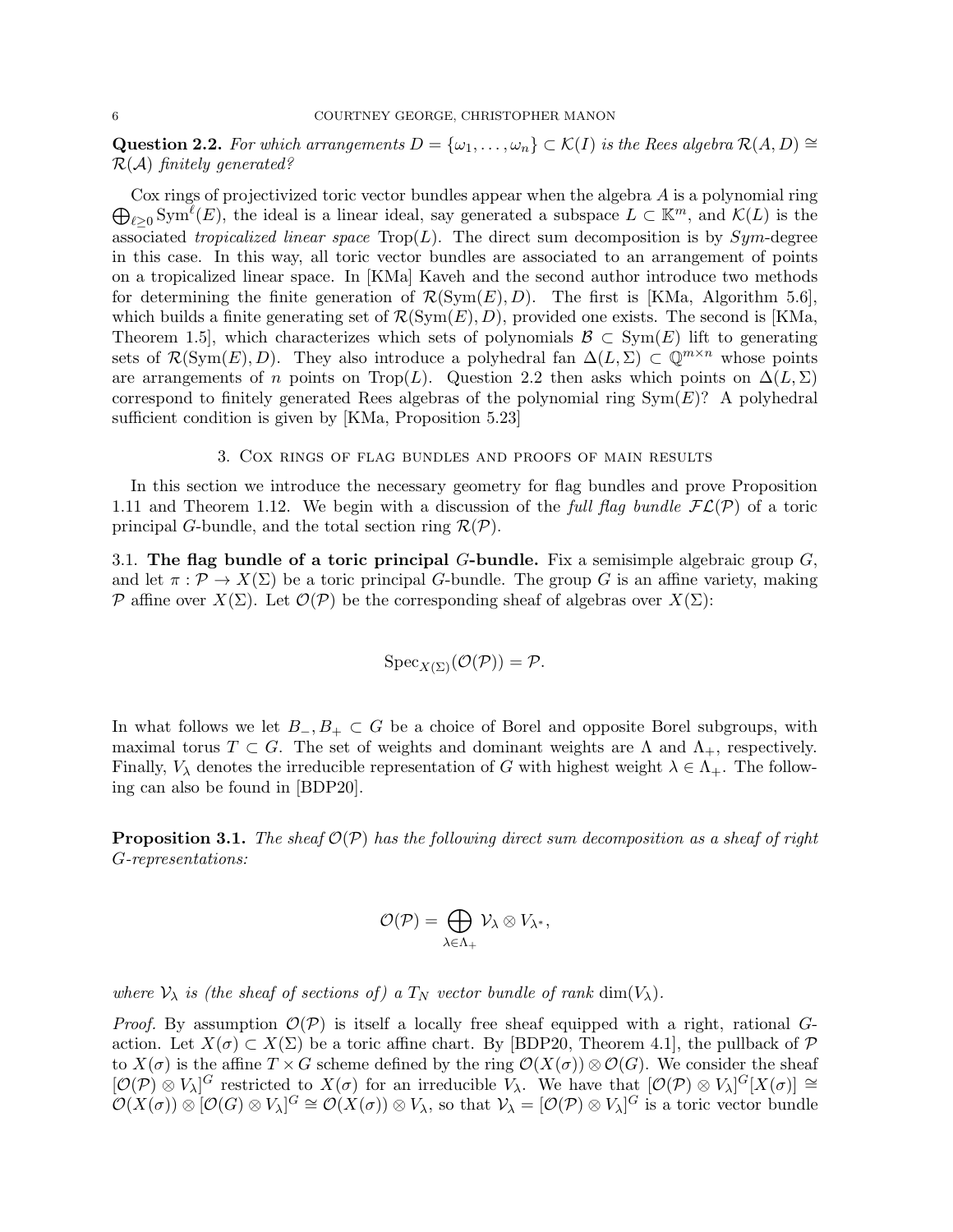of rank dim( $V_\lambda$ ). The sum of these components is a subsheaf of  $\mathcal{O}(\mathcal{P})$ . However, by above it coincides with the restriction of  $\mathcal{O}(\mathcal{P})$  over each  $X(\sigma)$ .

The next definition is central to this section.

**Definition 3.2.** The flag bundle associated to a toric principal  $G$  bundle is defined to be the quotient:

$$
\mathcal{FL}(\mathcal{P})=\mathcal{P}/B_+
$$

For any point  $p : \text{Spec}(\mathbb{K}) \to X(\Sigma)$ , the fiber  $\mathcal{FL}(\mathcal{P})_p$  is isomorphic to the flag variety  $\mathcal{FL}(G) = G/B_+$ . Moreover, for a regular weight  $\omega$  there is a graded sheaf of algebras Sym $(\mathcal{V}_{\omega^*})$ on  $X(\Sigma)$ , and it is straightforward to show that  $\mathcal{FL}(\mathcal{P})$  embeds as a closed  $X(\Sigma)$ −subscheme of  $\mathbb{P}V_\omega$ . In particular,  $\mathcal{FL}(\mathcal{P})$  is a smooth, projective variety over K, and up to isomorphism,  $\mathcal{FL}(\mathcal{P})$  does not depend on the choice of Borel subgroup  $B_+$ . Line bundles over  $\mathcal{FL}(\mathcal{P})$  can be constructed from characters of the Borel  $B_+$  as in the case of the flag variety  $\mathcal{FL}(G)$ .

**Definition 3.3.** Let  $\mathcal{J}_\chi$  be the line bundle  $(\mathcal{P} \times \mathbb{A}^1)/B_+$ , where  $B_+$  acts on the  $\mathbb{A}^1$  component through the character  $-\chi : B_+ \to \mathbb{G}_m$ .

The restriction of  $\mathcal{J}_\chi$  to each fiber  $\mathcal{FL}(\mathcal{P})_p$  is isomorphic to the line bundle  $\mathcal{L}_\chi = (G \times \mathbb{A}^1)/B_+$ .

**Proposition 3.4.** For any character  $\chi$  the pushforward  $\pi_* \mathcal{J}_\chi$  is isomorphic to the subsheaf of  $\mathcal{O}(\mathcal{P})^{B_+,-\chi} \subset \mathcal{O}(\mathcal{P})$  of sections which are semi-invariant with respect to the character  $-\chi$ . In particular, in the case of a dominant weight  $\lambda \in \Lambda_+$ ,  $\pi_* \mathcal{J}_\lambda \cong \mathcal{V}_\lambda$ .

*Proof.* It suffices to pass to an affine chart  $X(\sigma) \subset X(\Sigma)$ . In this case, we reduce to the fact that the global sections  $H^0(\mathcal{FL}(G), \mathcal{L}_\chi)$  are computed as the subspace  $\mathcal{O}(G)^{B_+, -\chi} \subset \mathcal{O}(G)$ .  $\Box$ 

Next we find that line bundles on  $\mathcal{FL}(\mathcal{P})$  are obtained from the  $\mathcal{J}_{\chi}$  and pullbacks from  $X(\Sigma)$ .

**Proposition 3.5.** For a toric principal bundle P with associated flag bundle  $\mathcal{FL}(P)$  we have:

$$
\mathrm{Pic}(\mathcal{FL}(\mathcal{P})) \cong \mathrm{Pic}(\mathcal{FL}(G)) \times \mathrm{Pic}(X(\Sigma)).
$$

*Proof.* Define  $Pic(\mathcal{FL}(G)) \times Pic(X(\Sigma)) \to Pic(\mathcal{FL}(\mathcal{P}))$  by  $\mathcal{L}_\chi, D_\psi \to \mathcal{J}_\chi \otimes \pi^* D_\psi$ . If a pair of bundles is sent to the trivial bundle under this map, then by restriction to any fiber  $\mathcal{FL}(\mathcal{P})_p$  we conclude that  $\chi = 0$ . As pullback is an injection, the pair must be trivial. Now let  $\mathcal J$  be any line bundle on  $\mathcal{FL}(\mathcal{P})$ , and let  $\mathcal L$  be the restriction to some fiber of  $\pi$ . The Picard variety of  $\mathcal{FL}(G)$  is trivial, so the restriction to any fiber of  $\pi$  is isomorphic to a fixed line bundle  $\mathcal{L}_{\chi} \in \text{Pic}(\mathcal{FL}(G)).$ The line bundle  $\mathcal{J}_\chi^{-1} \otimes \mathcal{J}$  is then trivial on every fiber, so it must be a pullback from  $X(\Sigma)$ .  $\square$ 

Now we turn to computing the global sections of elements of  $Pic(\mathcal{FL}(\mathcal{P}))$ .

**Proposition 3.6.** Let  $\mathcal J$  be a line bundle over a toric flag bundle  $\mathcal{FL}$ , then  $H^0(\mathcal{FL},\mathcal{J})\cong$  $H^0(X(\Sigma), \pi_*\mathcal{J})$ . In particular, if  $\mathcal{J} \cong \mathcal{J}_\chi \otimes \pi^*\mathcal{L}$  for  $\mathcal{L} \in \mathrm{Pic}(X(\Sigma))$ , then: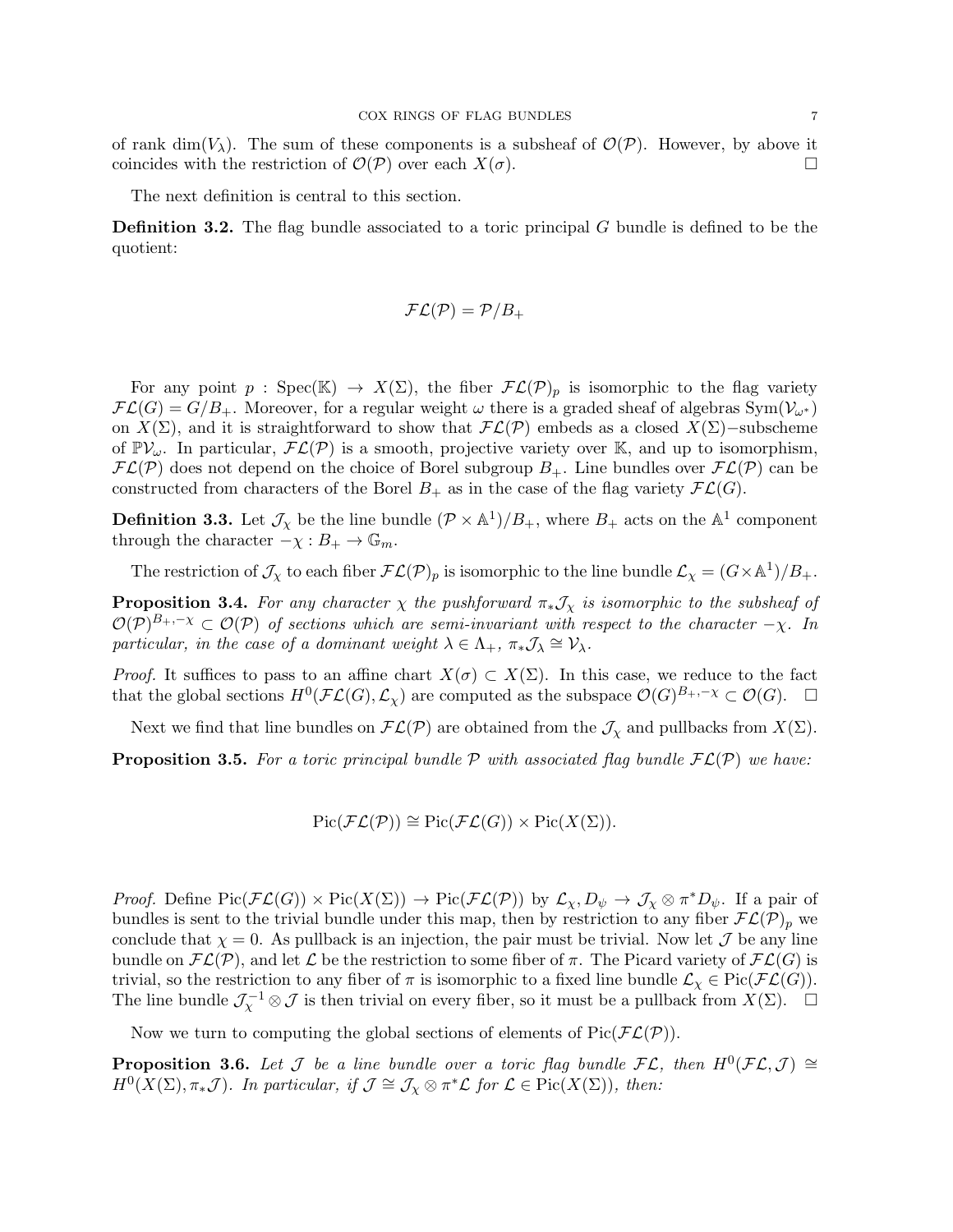$$
H^0(\mathcal{FL}(\mathcal{P}), \mathcal{J}) = H^0(X(\Sigma), \mathcal{V}_{\chi} \otimes \mathcal{L}).
$$

*Proof.* There is some character  $\chi$  such that  $\mathcal{J}|_p \cong \mathcal{L}_\chi$  as line bundles on  $\mathcal{FL}_p \cong \mathcal{FL}(G)$  for any  $p \in X(\Sigma)$ . If J is effective, then the restriction to some fiber of  $\pi$  must also be effective, so  $\chi$  is a dominant weight. By Kempf's vanishing theorem [Kem76] for line bundles on flag varieties we have  $H^i(\mathcal{FL}(G), \mathcal{L}_\chi) = 0$  for  $i > 0$ , so  $\mathcal{R}^i \pi_* \mathcal{J} = 0$ . As a consequence, we have  $H^0(\mathcal{FL},\mathcal{J})\cong H^0(X(\Sigma),\pi_*\mathcal{J}).$  If  $\mathcal{FL}=\mathcal{FL}(\mathcal{P})$  and  $\mathcal{J}=\mathcal{J}_\chi\otimes\pi^*\mathcal{L},$  we have  $H^0(X(\Sigma),\pi_*\mathcal{J})=$  $H^0(X(\Sigma), \mathcal{V}_\chi \otimes \mathcal{L})$  by the projection formula.

Let  $U \subset B$  denote the unipotent radical of a Borel subgroup B. The following observation allows us to compute the Cox ring of  $FL(\mathcal{P})$ .

**Theorem 3.7** (Proposition 1.11). Let  $\mathcal P$  be a toric principal bundle, then:

$$
\mathcal{R}(\mathcal{FL}(\mathcal{P})) \cong \mathcal{R}(\mathcal{P})^{U_+} \cong \bigoplus_{\lambda \in \Lambda, \mathbf{r} \in \mathbb{Z}^n} F_{\mathbf{r}}(\mathcal{V}_{\lambda})
$$

Moreover,  $\mathcal{FL}(\mathcal{P})$  is a Mori dream space if and only if  $\mathcal{R}(\mathcal{P})$  is finitely generated.

*Proof.* By Proposition 3.6,  $\mathcal{R}(\mathcal{FL}(\mathcal{P}))$  is the space of global sections of the sheaf of algebras  $\mathcal{O}(\mathcal{P})^{U_+} \cong \bigoplus_{\lambda,\mathbf{r}} V_{\lambda} \otimes \mathcal{L}_{\mathbf{r}}$  on  $X(\Sigma)$ . Now take global sections to get  $\mathcal{R}(\mathcal{FL}(\mathcal{P})) = R(\mathcal{P})^{U_+}$ . Next, we observe that the  $U_+$  action on  $\mathcal{R}(\mathcal{P})$  extends to the G-action; as a consequence,  $\mathcal{R}(\mathcal{P})$ is finitely generated if and only if  $\mathcal{R}(\mathcal{P})^{U_+}$  is finitely generated by [Gro97, Theorem 16.2]. In particular, if  $\mathcal{R}(\mathcal{P})^{U_+}$  is finitely generated, then the invariant ring  $[\mathcal{R}(\mathcal{P})^{U_+} \otimes \mathcal{O}(G)^{U_-}]^T$  is also finitely generated. The latter is the *horospherical contraction* of the  $G$ -algebra  $\mathcal{R}(\mathcal{P})$ , [HMM17]. In particular, the algebra  $[{\cal R}(P)^{U_+}\otimes{\cal O}(G)^{U_-}]^T$  can be realized as an associated graded algebra of  $\mathcal{R}(\mathcal{P})$ , so if it is finitely generated,  $\mathcal{R}(\mathcal{P})$  is finitely generated as well.

Let  $Q \supset B_+$  be a parabolic subgroup of G, and let  $\Lambda(Q) \subset \Lambda$  be the lattice of weights corresponding to characters of Q. The Cox ring of the partial flag bundle  $\mathcal{FL}_Q(\mathcal{P}) = \mathcal{P}/Q$  is the subsum of  $\mathcal{R}(\mathcal{FL}(\mathcal{P}))$  where  $\lambda \in \Lambda(Q)$ . In particular,  $\mathcal{R}(\mathcal{FL}_{Q}(\mathcal{P}))$  is the ring of invariants in  $\mathcal{R}(\mathcal{FL}(\mathcal{P}))$  with respect to a certain algebraic torus. It follows that if  $\mathcal{R}(\mathcal{P})$  is finitely generated, each partial flag bundle  $FL_Q(\mathcal{P})$  is a Mori dream space. We can also use a presentation of  $\mathcal{R}(\mathcal{FL}(\mathcal{P}))$  to find a presentation of  $\mathcal{R}(\mathcal{P})$ .

**Corollary 3.8.** Let  $\Omega \subset \Lambda_+$  be a set of dominant weights whose associated graded components generate  $\mathcal{R}(\mathcal{FL}(\mathcal{P}))$ , then the corresponding components also generate  $\mathcal{R}(\mathcal{P})$ 

*Proof.* For a G-algebra R, the components which generate  $R^{U_+}$  also generate G [Gro97, Theorem 1.6], [HMM17]. Now take  $R = \mathcal{R}(\mathcal{P})$  and use Theorem 3.7.

3.2. Mori dream flag bundles and apartments. By abuse of notation, we let  $\mathfrak{B}(G)$  denote the polyhedral complex formed by replacing simplicies with simplicial cones in the construction of the spherical building for a semisimple group G. The space  $\mathfrak{B}(G)$  plays a prominent role in the classification of toric principal bundles in [KMb]. Recall that  $\mathfrak{B}(G)$  is a union of distinguished subcomplexes called apartments.

**Theorem 3.9.** [Kaveh, M] The information of a framed toric principal bundle  $\pi : \mathcal{P} \to X(\Sigma)$ ] is equivalent to a map  $\Phi : |\Sigma| \to \tilde{\mathfrak{B}}(G)$  with the property that for any face  $\sigma \in \Sigma$ , the restriction  $\Phi|_{\sigma}: |\sigma| \to \tilde{\mathfrak{B}}(G)$  is linear, and its image lies in some apartment.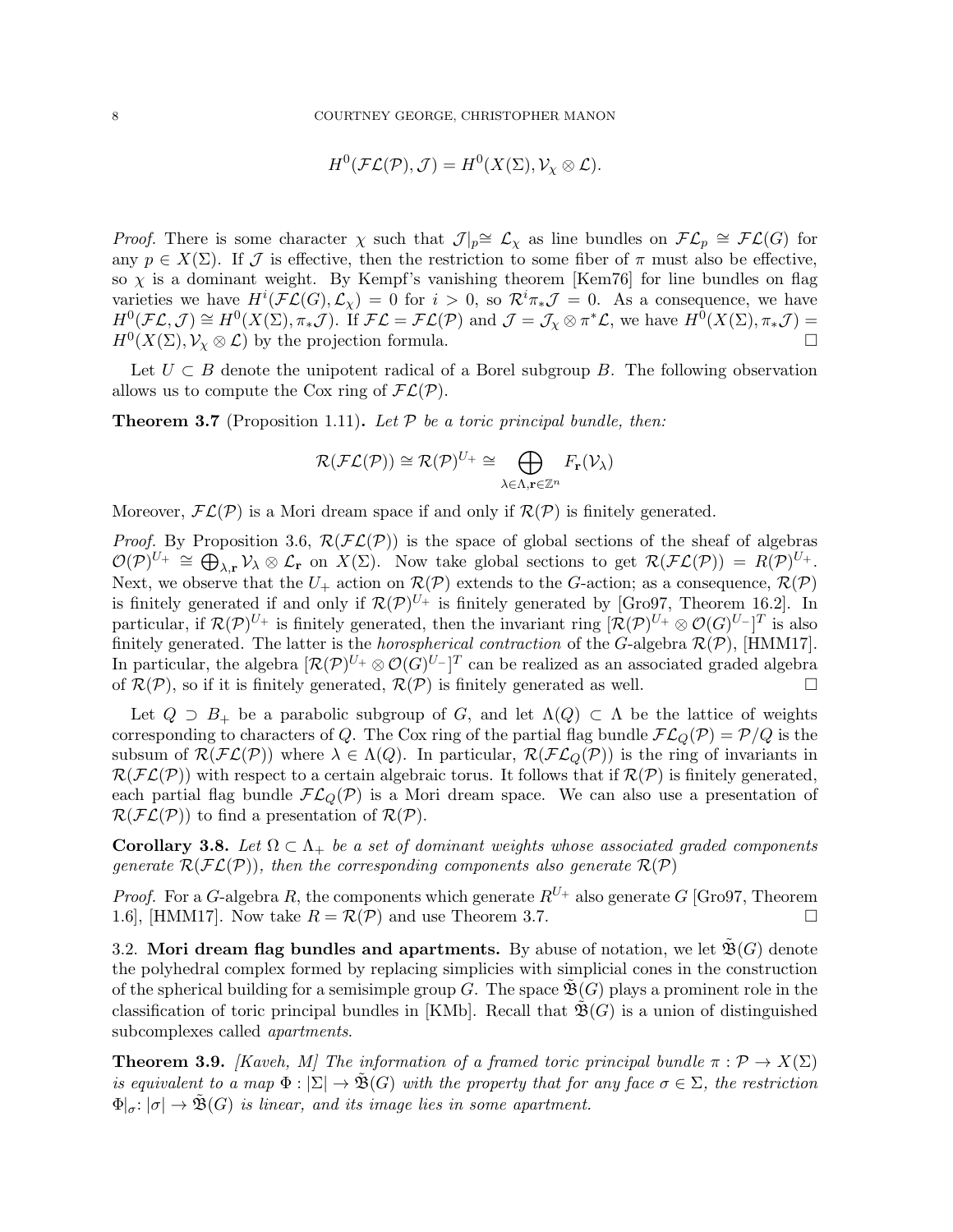The integral points of  $\mathfrak{B}(G)$  are viewed as 1−parameter subgroups of G under a certain equivalence relation ([KMb, Definition 1.8]). The apartments  $A \subseteq \mathfrak{B}(G)$  correspond to the maximal tori  $T \subseteq G$ , and the integral points of the apartment associated to a particular torus T are its set of cocharacters  $\mathcal{X}^{\vee}(T)$ .

Following [KMb, Definition 2.1], any map  $\Phi : |\Sigma| \to \mathfrak{B}(G)$  as in Theorem 3.9 is said to be piecewise-linear ([KMb, Definition 2.1]). The image of  $\Phi$  is determined by the image of the rays of  $\Sigma$ , and in particular the ray generators  $p_1, \ldots, p_n \in |\Sigma(1)| \subset N$ . We let  $\rho_i = \Phi(p_i)$ . Each point  $\Phi(p_i)$  corresponds to a particular 1−parameter subgroup of G. The following should be compared with [KMa, Proposition 5.5].

**Theorem 3.10** (Theorem 1.12). Let P be a toric principal bundle over  $X(\Sigma)$  corresponding to the piecewise-linear map  $\Phi$ , and suppose further that there is an apartment  $A \subset \tilde{\mathfrak{B}}(G)$  such that  $\Phi(|\Sigma|) \subset A$ , then  $\mathcal{FL}(\mathcal{P})$  is a Mori dream space.

*Proof.* By Theorem 3.7 we must show that  $\mathcal{R}(\mathcal{P})$  is finitely generated. Let  $T \subset G$  be the torus with  $A = \mathcal{X}^{\vee}(T)$ . Following Section 2, the information  $\pi : \mathcal{P} \to X(\Sigma)$  is captured by a collection of  $n = |\Sigma(1)|$  filtrations on the coordinate ring K[G]. These filtrations are determined by the images  $\Phi(p_i) \in A \subset \tilde{\mathfrak{B}}(G)$ . To describe these filtrations we equip the representations of G with the dominant weight classification given by the weights of  $T$ . The filtration  $F<sup>i</sup>$  determined by  $\Phi(p_i)$  is composed of the spaces:

$$
F_r^i = \bigoplus_{\langle \Phi(p_i), \alpha \rangle \ge r} V_\alpha(\lambda) \otimes V(\lambda^*),
$$

where  $\alpha$  is a weight,  $\lambda$  is a dominant weight,  $V(\lambda)$  is the irreducible representation corresponding to  $\lambda$ , and  $V_{\alpha}(\lambda) \subseteq V(\lambda)$  is the  $\alpha$  weight space. These filtrations also appear in the classification theorem of Biswas, Dey, and Poddar in [BDP20].

The assumption that  $\Phi(p_i) \in A$  implies that the filtrations  $F^i$  are all composed of the same *weight spaces.* In particular, for any  $r_1, \ldots, r_n \in \mathbb{Z}$  we have:

$$
F_{\mathbf{r}} = F_{r_1}^1 \cap \cdots \cap F_{r_n}^n = \bigoplus_{\langle \Phi(p_i), \eta \rangle \geq r_i} V_{\eta}(\lambda) \otimes V(\lambda^*).
$$

Let  $b_j \in V_{\eta_j}(\lambda_j) \otimes V(\lambda_j^*)$  for  $1 \leq j \leq m$  be T-homogeneous generators of  $\mathbb{K}[G]$ , and let  $\tilde{b}_j \in F_{\mathbf{s}_j}$  be the corresponding lifts to  $R(\mathcal{P})$ , where  $s_{ij} = \langle \Phi(p_i), \eta_j \rangle$ . The monomials  $b^a$  with  $\sum a_j \eta_j = \eta$  span the *η*-isotypical component of K[G]. It follows that the monomials  $b^a$  with  $\langle \Phi(p_i), \sum a_j \eta_j \rangle \geq r_i$  for each  $i \in [n]$  span  $F_r \subset \mathbb{K}[G]$ .

Now define  $x_i \in \mathcal{R}(\mathcal{P})$  to be  $1 \in F_{-\mathbf{e}_i} \subset \mathbb{K}[G]$ . Multiplication by  $x_i$  works as inclusion  $x_i F_{\mathbf{r}} \subseteq$  $F_{\mathbf{r}-\mathbf{e}_i}$ . Take any monomial  $b^a \in F_{\mathbf{r}}$ , and consider  $\tilde{b}^a \in F_{\sum a_j \eta_j}$ . We must have  $\langle \Phi(p_i), \sum a_j \eta_j \rangle \ge$  $r_i$ , so  $\langle \Phi(p_i), \sum a_j \eta_j \rangle - r_i = d_i \in \mathbb{Z}_{\geq 0}$ . It follows that  $\tilde{b}^a x^d = b^a \in F_r$ . As a consequence,  $\{\tilde{b}_1, \ldots, \tilde{b}_m, x_1, \ldots, x_n\}$  is a generating set for  $R(\mathcal{P})$ .

**Corollary 3.11.** If  $P$  is a toric principal bundle over  $\mathbb{P}^1$ , then  $\mathcal{FL}(P)$  is a Mori dream space.

*Proof.* The fan of  $\mathbb{P}^1$  has two rays, and any two points of  $\tilde{\mathfrak{B}}(G)$  must lie in a common apartment.  $\Box$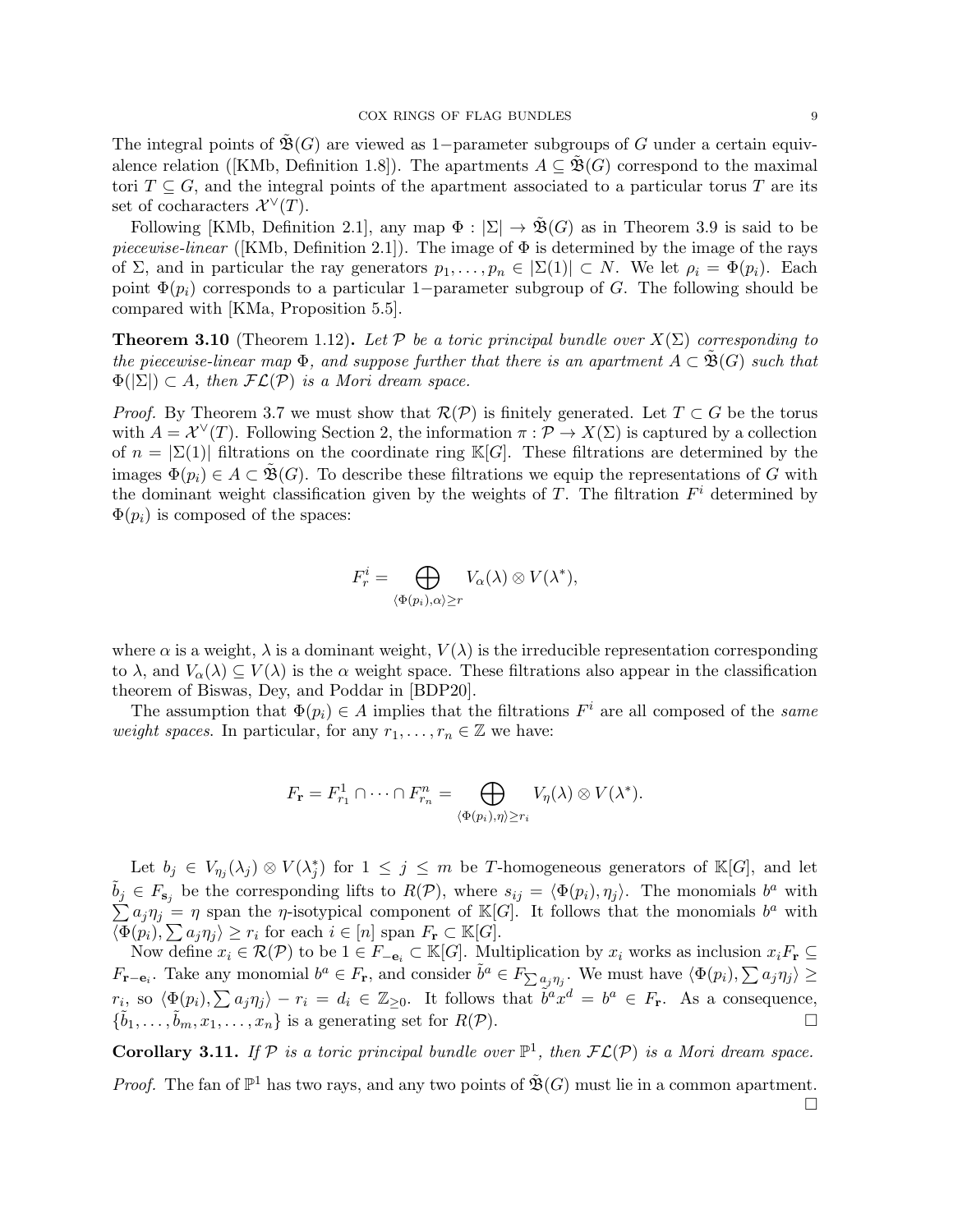In the case of a toric vector bundle  $\mathcal{E}$ , the condition that  $\{\rho_1, \ldots, \rho_n\}$  lie in a single apartment corresponds to the existence of T-splitting  $\mathcal{E} \cong \bigoplus_{i=1}^r \mathcal{L}_i$  into a direct sum of line bundles. It is observed in [GHPS12] that the projectivization of such a bundle is in fact a toric variety, and therefore a Mori dream space. We give the splitting condition corresponding to the image of  $\Phi$ lying in a single apartment for a general group G. For a G-representation V we let  $\mathcal{E}_V = \mathcal{P} \times_G V$ denote the associated toric vector bundle over  $X(\Sigma)$ .

**Proposition 3.12.** Let P be a toric principal bundle over  $X(\Sigma)$  corresponding to the piecewiselinear map  $\Phi$ , then the image of  $\Phi$  lies in a single apartment of  $\mathfrak{B}(G)$  if and only if for any G-reprsentation V, the associated vector bundle  $\mathcal{E}_V$  has a  $T_N$ -equivariant splitting into line bundles.

*Proof.* The morphism  $G \to GL(V)$  corresponding to the representation structure on V induces a map on buildings  $\psi_V : \tilde{\mathfrak{B}}(G) \to \tilde{\mathfrak{B}}(\text{GL}(V))$ , see [KMb, Section 2]. The piecewise-linear map associated to the GL(V)-principal bundle  $GL(\mathcal{E}_V)$  is then  $\psi_V \circ \Phi : |\Sigma| \to \mathfrak{B}(GL(V))$  by [KMb, Theorem 2.2]. Let the image of  $\Phi$  lie in an apartment A. The image  $\psi_V(A) \subset \tilde{\mathfrak{B}}(\text{GL}(V))$  must be in an apartment of  $\mathfrak{B}(GL(V))$ . This implies that  $\mathcal{E}_V$  splits into a sum of  $T_N$ -equivariant line bundles. Conversely, suppose any associated vector bundle of  $P$  splits. Let V be any faithful representation of G, then  $\psi_V \circ \Phi(|\Sigma|)$  lies in an apartment  $A' \subset \mathfrak{B}(\mathrm{GL}(V))$ . But  $A' \cap \psi_V(\mathfrak{B}(G))$ is an apartment  $A \subset \mathfrak{B}(G)$ , and  $\Phi(|\Sigma|) \subseteq A$ .

### 4. The flag bundle of a toric vector bundle

In this section we prove Theorems 1.3 and 1.8.

4.1. Representations of  $GL(E)$ . We review some background on the representation theory of the general linear group. The dominant weights of  $GL(E)$  are indexed by integral tuples  $\lambda = (\lambda_1, \ldots, \lambda_r)$ , where  $r = \dim(E)$  and  $\lambda_1 \geq \ldots \geq \lambda_r$ . Of special importance are the weights with  $\lambda_r \geq 0$ , which correspond to the Young tableaux. By abuse of notation, we let  $\lambda$  denote the tableau whose *i*-th row *i* has length  $\lambda_i$ . If  $\lambda_r \geq 0$ , the corresponding irreducible  $GL(E)$ representation is obtained by evaluating the Schur functor  $S_\lambda$ : Vect<sub>K</sub>  $\rightarrow$  Vect<sub>K</sub> at E. For example, the exterior power  $\bigwedge^{\ell} E$  corresponds to the weight  $\omega_{\ell} = (1, \ldots, 1, 0, \ldots, 0)$  with  $\ell$  1's and  $r - \ell$  0's. Any irreducible  $V_{\lambda}$  can be realized as a tensor product of a Schur functor and a (possibly negative) power of the determinant:  $V_{\lambda} \cong (\bigwedge^r E)^{\hat{\lambda_r}} \otimes S_{\bar{\lambda}}(E)$ . Here  $\bar{\lambda} = \lambda - \lambda_r \omega_r$ corresponds to a tableau with  $r-1$  rows. Using this identification, the dual  $V_{\lambda^*}$  is  $(\bigwedge^r E)^{-\lambda_r} \otimes$  $S_{\bar{\lambda}^*}(E)$ , where  $\bar{\lambda}^* = \sum_{i=1}^{r-1} n_i \omega_{r-1-i}$  if  $\bar{\lambda} = \sum_{i=1}^{r-1} n_i \omega_i$ .

Let  $|\lambda| = \sum_{i=1}^r \lambda_i$ ; when  $\lambda_r \geq 0$ , this is the number of boxes in the tableau corresponding to λ. We let row(λ) be the number of rows in λ. The Cauchy identity gives the decomposition of  $Sym^{\ell}(E \otimes V)$  as a  $GL(E) \times GL(V)$  representation:

$$
\operatorname{Sym}^{\ell}(E \otimes V) = \bigoplus_{|\lambda|=\ell} \operatorname{S}_{\lambda}(E) \otimes \operatorname{S}_{\lambda}(V).
$$

If  $\text{row}(\lambda) > \text{MIN}\{\dim(E), \dim(V)\}\$ , then  $S_{\lambda}(E) \otimes S_{\lambda}(V) = 0$ . In this way, the Cauchy identity encodes the  $GL(E)\times GL(V)$  isotypical decomposition of the polynomial ring generated by  $E\otimes V$ :

$$
Sym(E \otimes V) = \bigoplus_{\text{row}(\lambda) \leq MIN\{\dim(E), \dim(V)\}} S_{\lambda}(E) \otimes S_{\lambda}(V).
$$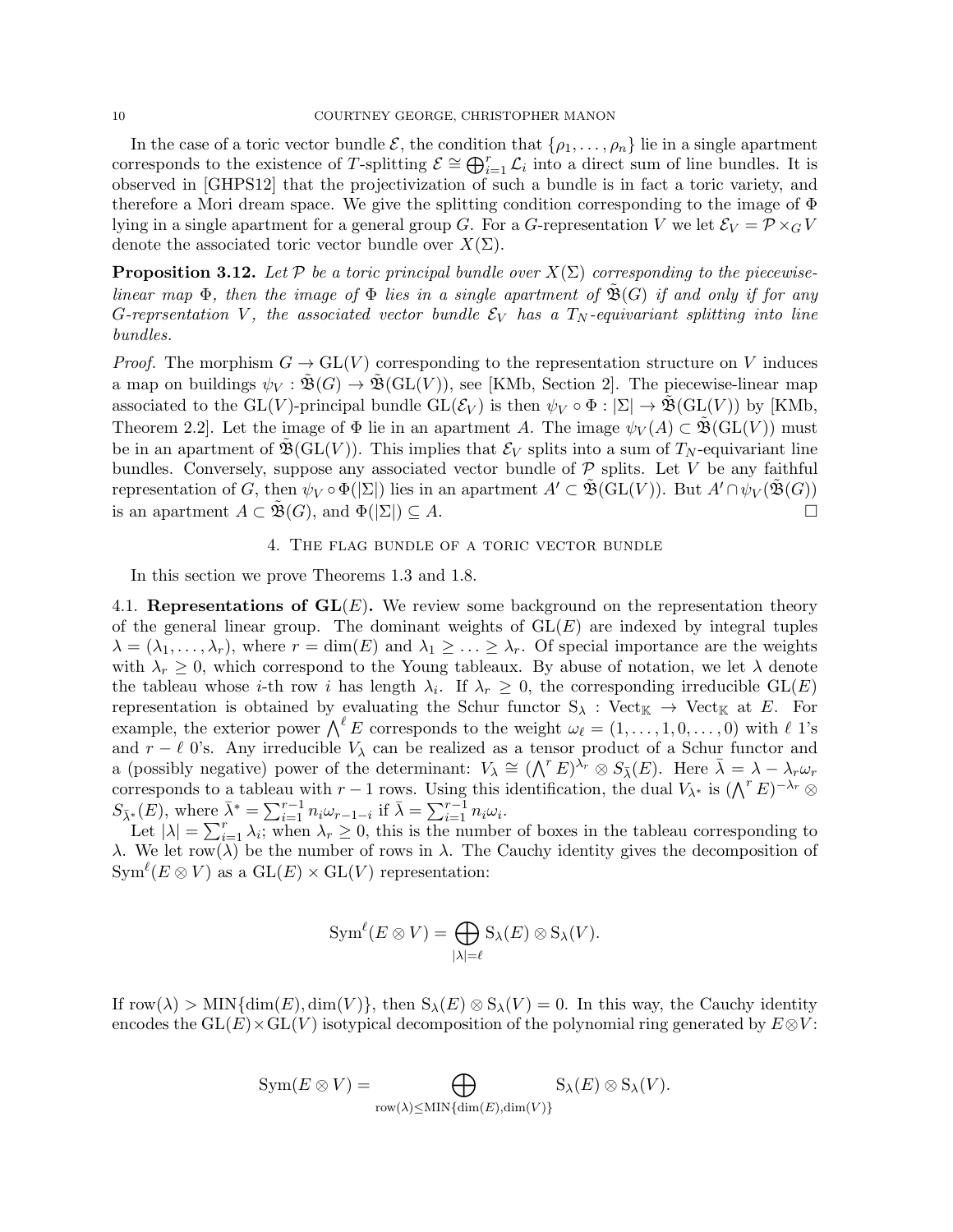A choice of basis  $\mathbb{B} = \{e_1, \ldots, e_r\} \in E$  determines the maximal torus  $T \subset GL(E)$  of those  $g \in GL(E)$  which are diagonal when expressed in B. Likewise, this choice determines the Borel subgroup B of upper triangular matrices, and its unipotent radical  $U \subset B$ . Any  $S_\lambda(E)$  has a unique 1-dimensional subspace fixed by the action of  $U$ . This subspace is isomorphic to the 1–dimensional representation of B with weight  $\lambda$ .

4.2. Flag varieties of  $GL(E)$ . The conventions involved when working with the projectivization  $\mathbb{P}{\mathcal{E}}$  imply that the fiber  $(\mathbb{P}{\mathcal{E}})_p$  for  $p \in X(\Sigma)$  is actually the projective space  $\mathbb{P}{\mathcal{E}}_p^{\vee}$ . We prefer to work with the same convention, which also has the benefit of allowing us to work with the Schur functions  $S_\lambda(\mathcal{E})$  of  $\mathcal{E}$ , rather than its dual. For this reason we use some non-standard conventions for  $GL(E)$ .

The ring  $Sym(E \otimes E) = \bigoplus_{row(\lambda) \le dim(E)} S_{\lambda}(E) \otimes S_{\lambda}(V)$  is the coordinate ring of the  $GL(E) \times$  $GL(E)$  variety  $E^{\vee} \otimes E^{\vee}$ . We view the latter as  $E^{\vee} \otimes E \cong End(E)$ , where the right hand side action is composed with the inverse transpose map. Under the isomorphism with the  $r \times r$ matrices, the summand  $\bigwedge^r E \otimes \bigwedge^r E \subset \text{Sym}^r(E \otimes E)$  can be thought of as the 1-dimensional span of the determinant form. Inverting this summand produces a commutative algebra which is isomorphic to the coordinate ring of  $GL(E) \subset End(E)$ .

Now fix a set of dimensions  $I = \{d_1, \ldots, d_\ell\}$ , where  $0 < d_1 < \cdots < d_\ell < r$ . We let  $\mathcal{FL}_I(E^{\vee})$ denote the moduli space of flags  $V_1 \subset \cdots \subset V_\ell \subset E^\vee$  with  $\dim(V_i) = d_i$  realized as the quotient  $GL(E)/P_I$ , where  $P_I \subset GL(E)$  is the corresponding parabolic subgroup. With these conventions we have the following description of the Cox ring of  $\mathcal{FL}_I(E^{\vee})$ :

$$
\mathcal{R}(\mathcal{FL}_I(E^{\vee})) = \bigoplus_{\lambda = \sum n_i \omega_{d_i}} S_{\lambda}(E)
$$

The following lemma is immediate from this description and standard facts about flag varieties.

**Lemma 4.1.** Let  $\dim(V) = \ell$ , and let  $U_V \subset GL(V)$  denote a maximal unipotent subgroup, then

$$
Sym(E \otimes V)^{U_V} = \bigoplus_{\text{row}(\lambda) \leq MIN\{r,\ell\}} S_{\lambda}(E).
$$

In particular, if  $\ell < r$  then  $\text{Sym}(E \otimes V)^{U_V} = \mathcal{R}(\mathcal{FL}_{[\ell]}(E^{\vee}))$ . Moreover, if  $\ell \geq r$  then  $\text{Sym}(E \otimes E)$  $V^{(V)}(V) = \mathcal{R}( \mathcal{FL}(E^{\vee}))[t],$  where  $\mathbb{K}t \cong \bigwedge^r E \otimes \bigwedge^r E$  has Sym degree r.

4.3. Proof of Theorem 1.3. Let  $\mathcal E$  be a toric vector bundle of rank r over  $X(\Sigma)$ . We let  $\pi : \mathcal{FL}(\mathcal{E}) \to X(\Sigma)$  denote the corresponding full flag bundle of  $\mathcal{E}$ . Over a point  $p \in X(\Sigma)$  with fiber E, the fiber  $\mathcal{FL}(\mathcal{E})_p$  is the space  $\mathcal{FL}(\mathcal{E}_p^{\vee})$ .

To construct  $\mathcal{FL}(\mathcal{E})$  we consider the toric vector bundle  $\mathcal{E} \otimes E$ , where E is a model vector space of dimension r, and apply the Sym functor to obtain a sheaf of polynomial rings  $Sym(\mathcal{E} \otimes E)$ . Over a trivializing affine patch  $X(\sigma) \subset X(\Sigma)$  we have  $Sym(\mathcal{E} \times E)$   $|_{X(\sigma)} \cong \mathcal{O}(X(\sigma)) \otimes Sym(E \otimes E)$ . The sheaf Sym( $\mathcal{E} \otimes E$ ) is computed in terms of Schur functors using the Cauchy identity: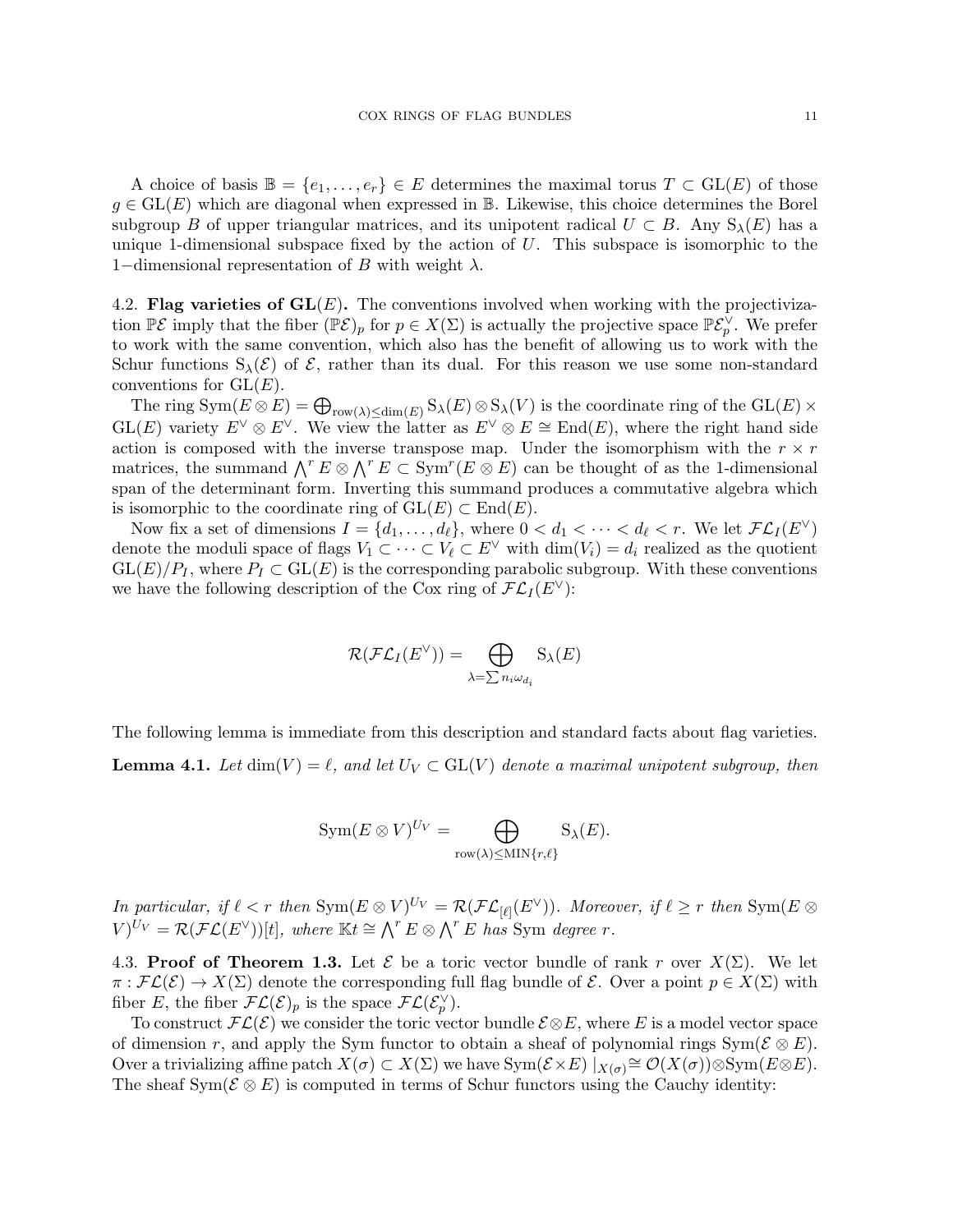(1) 
$$
\mathrm{Sym}(\mathcal{E}\otimes E)=\bigoplus_{\mathrm{row}(\lambda)\leq r}\mathrm{S}_{\lambda}(\mathcal{E})\otimes\mathrm{S}_{\lambda}(E).
$$

Here  $S_\lambda(\mathcal{E})$  is the Schur functor associated to the tableau  $\lambda$  applied to  $\mathcal{E}$ , see [Gon12], [KMa].

The  $\mathcal{O}(X(\Sigma))$  algebra Sym( $\mathcal{E} \otimes E$ ) is naturally a subsheaf of the coordinate sheaf of the  $GL(E)$  principal frame bundle  $GL(\mathcal{E})$ . The coordinate relative coordinate sheaf  $\mathcal{O}(GL(\mathcal{E}))$  is obtained from  $Sym(\mathcal{E} \otimes E)$  by locally inverting the determinant. In particular, let  $\mathcal{L}$  denote the invertible sheaf of sections of  $\bigwedge^r \mathcal{E} \otimes \bigwedge^r E \subset \text{Sym}^r(\mathcal{E} \otimes E)$ . We form the  $\mathcal{O}(X(\Sigma))$ -algebra  $\bigoplus_{\ell \geq 0} \mathcal{L}^{-\ell} \otimes \text{Sym}(\mathcal{E} \otimes E)$ . This algebra carries two distinguished types of global sections: the identity 1 :  $\mathcal{O}(X(\Sigma)) \to \mathcal{L}^0 \otimes \text{Sym}(\mathcal{E} \otimes E)$ , and a choice of isomorphism  $c : \mathcal{O}(X(\Sigma)) \to$  $\mathcal{L}^{-1}\otimes\mathcal{L}\subset\mathcal{L}^{-1}\otimes\mathrm{Sym}(\mathcal{E}\otimes E).$  We let  $\mathcal{I}=\langle(c-1)\mathcal{O}(X(\Sigma))\rangle\subset\bigoplus_{\ell\geq0}\mathcal{L}^{-\ell}\otimes\mathrm{Sym}(\mathcal{E}\otimes E)$  be the sheaf of  $\bigoplus_{\ell \geq 0} \mathcal{L}^{-\ell} \otimes \text{Sym}(\mathcal{E} \otimes E)$  ideals generated by the difference of these sections. It is straightforward to verify that over an affine patch  $X(\sigma) \subset X(\Sigma)$ , the resulting algebra is isomorphic to  $\mathcal{O}(X(\sigma))\otimes \mathbb{K}(\mathrm{GL}(E))\cong \mathcal{O}(X(\sigma))\otimes (\bigwedge^r E\otimes \bigwedge^r E)^{-1}\mathrm{Sym}(E\otimes E).$ 

The flag bundle  $\mathcal{FL}_I(\mathcal{E})$  is  $GL(\mathcal{E})/P_I$ , in particular  $\mathcal{FL}(\mathcal{E}) = GL(\mathcal{E})/B$  for  $B \subset GL(E)$  a Borel subgroup. A construction similar to Section 3.1 gives a distinguished collection of line bundles  $\mathcal{J}_{\lambda}$  on  $\mathcal{FL}(\mathcal{E})$ , where  $\lambda$  is a weight of GL(E). For  $\lambda = \omega_r$  we get the line bundle  $\bigwedge^r \mathcal{E}$ . Similarly, we get a computation of global sections:

(2) 
$$
H^{0}(\mathcal{FL}(\mathcal{E}), \mathcal{J}_{\lambda} \otimes \pi^{*} D_{\psi}) = H^{0}(X(\Sigma), \mathbf{S}_{\bar{\lambda}}(\mathcal{E}) \otimes (\bigwedge^{r} \mathcal{E})^{\lambda_{r}} \otimes D_{\psi})
$$

**Theorem 4.2.** Let U be the unipotent radical of B. For any toric vector bundle  $\mathcal{E}$  we have:

(3) 
$$
\mathcal{R}(\mathcal{E} \otimes E)^U \cong \mathcal{R}(\mathcal{FL}(\mathcal{E}))[t],
$$

where  $t$  is a parameter of Sym degree  $r$ .

*Proof.* For any Young diagram with  $\leq r$  rows we can write  $S_{\lambda}(\mathcal{E}) = (\bigwedge^{r} \mathcal{E})^{\lambda_{r}} \otimes S_{\overline{\lambda}}(\mathcal{E})$ , where  $\bar{\lambda} = \lambda - \lambda_r \omega_r$ . Let  $\mathcal{D} = \bigoplus_{\text{Pic}(X(\Sigma))} D$ , then

$$
\mathcal{D}\otimes \mathrm{S}_{\lambda}(\mathcal{E})\cong \mathcal{D}\otimes (\bigwedge^r\mathcal{E})^{\lambda_r}\otimes \mathrm{S}_{\bar{\lambda}}(\mathcal{E})\cong \mathcal{D}\otimes \mathrm{S}_{\bar{\lambda}}(\mathcal{E}).
$$

It follows that

$$
\mathcal{R}(\mathcal{E}\otimes E)^{U}=\bigoplus_{\text{row}(\lambda)\leq r}H^{0}(X(\Sigma),\mathcal{D}\otimes \text{S}_{\bar{\lambda}}(\mathcal{E}))\otimes \text{S}_{\lambda}(E)^{U}=\bigoplus_{\bar{\lambda},\lambda_{r}}H^{0}(X(\Sigma),\mathcal{D}\otimes \text{S}_{\bar{\lambda}}(\mathcal{E}))t^{\lambda_{r}}
$$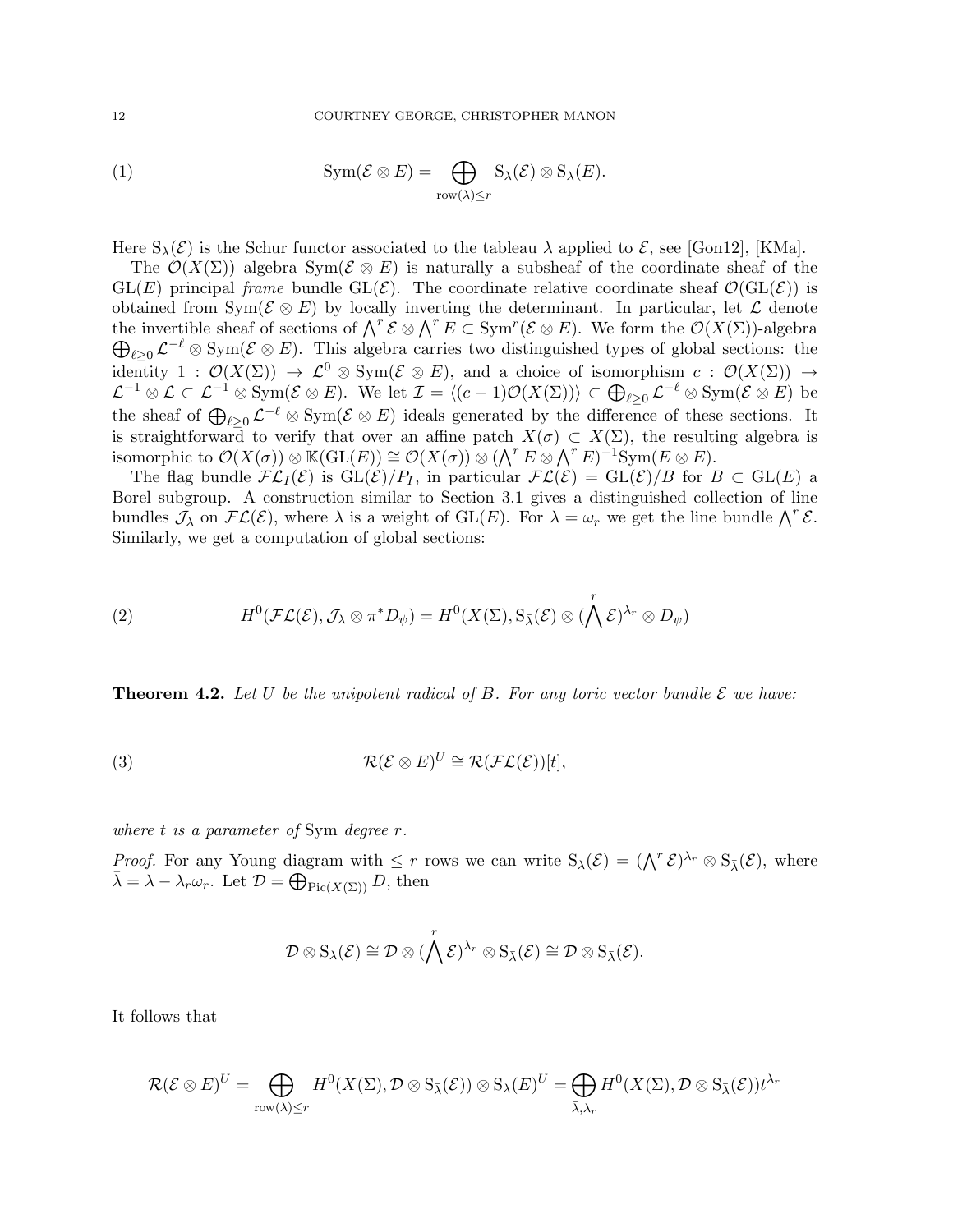The right hand side is the ring  $\mathcal{R}(\mathcal{FL}(\mathcal{E}))[t]$ .

We will need the following lemma.

**Lemma 4.3.** Let  $W \subseteq V$ , then there is an inclusion  $\mathcal{R}(\mathcal{E} \otimes W) \subseteq \mathcal{R}(\mathcal{E} \otimes V)$  of  $GL(W)$  algebras. If  $dim(V) \geq dim(W) \geq r$ , then every GL(V) highest weight vector in  $\mathcal{R}(\mathcal{E} \otimes V)$  is in  $\mathcal{R}(\mathcal{E} \otimes W)$ .

*Proof.* The inclusion  $W \to V$  induces a map of sheaves  $Sym(\mathcal{E} \otimes W) \to Sym(\mathcal{E} \otimes V)$ ; this can be checked to be a monomorphism by passing to affine neighborhoods. For fixed  $d$  we have:

(4) 
$$
\mathrm{Sym}^d(\mathcal{E}\otimes W)=\bigoplus_{|\lambda|=d}\mathrm{S}_{\lambda}(\mathcal{E})\otimes\mathrm{S}_{\lambda}(W)\to\bigoplus_{|\lambda|=d}\mathrm{S}_{\lambda}(\mathcal{E})\otimes\mathrm{S}_{\lambda}(V)=\mathrm{Sym}^d(\mathcal{E}\otimes V)
$$

We still have a monomorphism after tensoring  $(4)$  with any line bundle  $\mathcal{L}$ , and taking global sections commutes with direct sums, so we obtain a monomorphism  $\mathcal{R}(\mathcal{E} \otimes W) \to \mathcal{R}(\mathcal{E} \otimes V)$ .

Choosing compatible bases, we view  $W \to V$  as the inclusion of the first dim(W) basis members, inducing the upper-left inclusion  $GL(W) \to GL(V)$ . Any compatible ordering on this basis gives a choice of Borel subgroups in  $GL(W)$  and  $GL(V)$ . The number of rows of the  $\lambda$  is bounded above by r, so all highest weight vectors corresponding to these Borel subgroups in the  $S_{\lambda}(V)$  only involve the first r members of the basis. This implies that any such highest weight vector of  $\mathcal{R}(\mathcal{E} \otimes V)$  lies in  $\mathcal{R}(\mathcal{E} \otimes W)$ .

Now we prove Theorem 1.3.

**Proposition 4.4** (Theorem 1.3). Let  $dim(V) = \ell$ . The projective bundle  $\mathbb{P}(\mathcal{E} \otimes V)$  is a Mori dream space if and only if the bundle  $\mathcal{FL}_I(\mathcal{E})$  is a Mori dream space for all  $|I| \leq \ell$ .

*Proof.* We consider  $\mathcal{R}(\mathcal{FL}_{[\ell]}(\mathcal{E})) = \bigoplus_{\text{row}(\lambda) \leq \ell} H^0(X(\Sigma), S_{\lambda}(\mathcal{E}) \otimes D)$  for  $\ell < r$ . For  $\dim(V) = \ell$ , this is  $\mathcal{R}(\mathcal{E}\otimes V)^{U_V}$ , and coincides with a graded subring of  $\mathcal{R}(\mathcal{E}\otimes E)^U$  under the inclusion in Lemma 4.3. Moreover,  $\mathcal{R}(\mathcal{FL}_I(\mathcal{E}))$  is a graded subring of  $\mathcal{R}(\mathcal{FL}_{[\ell]}(\mathcal{E}))$ . These identities imply that  $\mathcal{R}(\mathcal{FL}_{[\ell]}(\mathcal{E}))$  is finitely generated if and only if  $\mathcal{R}(\mathcal{FL}_{I}(\mathcal{E}))$  is finitely generated for all  $I \subseteq [\ell]$ if and only if  $\mathcal{R}(\mathcal{E} \otimes V)$  is finitely generated. Now the case  $\ell = r - 1$  is finitely generated if and only if  $\mathcal{R}(\mathcal{E} \otimes E)$  is finitely generated if and only if  $\mathcal{R}(\mathcal{E} \otimes V)$  is finitely generated for all  $dim(V) > r$  by Theorem 4.2 and Lemma 4.3.

Corollary 4.5. Let  $\Omega \subset \Lambda_+$  be a set of Young diagrams such that the corresponding summands generate  $\mathcal{R}(\mathcal{FL}_{[\ell]}(\mathcal{E}))$ , then:

(1) the  $\Omega$  components generate  $\mathcal{R}(\mathcal{E} \otimes V)$  if  $\dim(V) = \ell < r$ .

(2) the  $\Omega \cup {\omega_r}$  components generate  $\mathcal{R}(\mathcal{E} \otimes V)$  if  $\dim(V) = \ell \geq r$ .

*Proof.* For a G-algebra R, the components which generate  $R^{U_+}$  also generate R. Now take  $R = \mathcal{R}(\mathcal{E} \otimes V)$  and use Theorem 4.2.

4.4. Proof of Theorem 1.8. Let  $\mathcal{E}$  be a toric vector bundle such that  $\mathbb{P}(\mathcal{E} \otimes V)$  is a Mori dream space for all finite dimensional vector spaces  $V$ . By Corollary 4.5 we know that there is a fixed set of dominant weights  $\Omega \subset \Lambda_+$  such that the corresponding Schur components generate the Cox ring  $\mathcal{R}(\mathcal{E} \otimes V)$  independent of V. In this section we sharpen the description of these generators.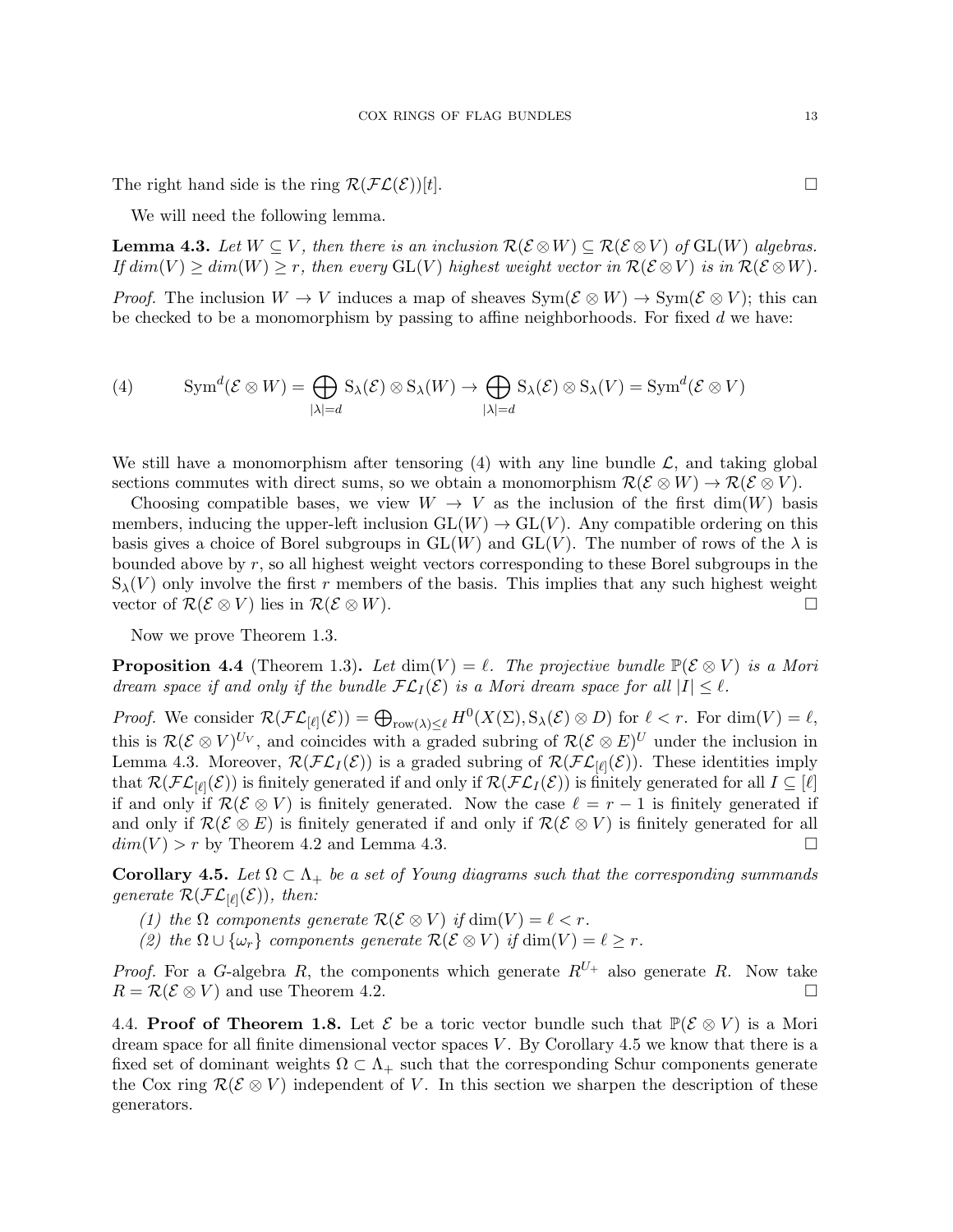#### 14 COURTNEY GEORGE, CHRISTOPHER MANON

The theory of twisted commutative algebras [SS], and more broadly representation stability [SS17], [ESS19], [Sam17] provides a framework to view families of algebras indexed by an integer parameter  $\ell \geq 0$  as a single object. With this kind of description it's possible to prove that bounds on presentation data for objects in the family hold independent of  $\ell$ . The various cryptomorphic descriptions of twisted commutative algebras allow objects which superficially look quite different to be treated with similar methods. We use the following definition of twisted commutative algebra ( $\text{[SS]}$ ). Let Vect<sub>K</sub> be the category of finite dimensional K-vector spaces, and let  $\mathrm{Alg}_{\mathbb{K}}$  be the category of commutative algebras over K.

**Definition 4.6.** A twisted commutative algebra is a functor  $R : \text{Vect}_{\mathbb{K}} \to \text{Alg}_{\mathbb{K}}$ .

The fact that R is a functor implies that any  $R(V)$  for  $V \in \text{Vect}_{\mathbb{K}}$  is a  $GL(V)$  representation. We may therefore consider the isotypical decomposition of  $R(V)$  as a function of V:

(5) 
$$
R(V) = \bigoplus_{\lambda \in \Lambda_+} M_{\lambda}(V) \otimes V_{\lambda}.
$$

A twisted commutative algebra is said to be *bounded* ([SS]) if there is some r such that the  $\lambda$ with  $M_{\lambda}(V) \neq 0$  always have less than r rows. Bounded twisted commutative algebras then have the stability properties as seen in Proposition 1.11.

We give a second proof of Theorem 1.8 along the lines of a modern treatment of Weyl's Theorem (Theorem 1.7), see e.g. [KP96, pg 73, Theorem A]. For a reductive group  $G$ , a  $G$ representation V, and a subspace  $N \subset V$ , let  $\langle N \rangle_G \subseteq V$  denote the subrepresentation generated by N. We say that  $\langle N \rangle_G$  is the G-span of N.

**Proposition 4.7.** Let  $H \subseteq G$  be an inclusion of reductive groups, and suppose that  $R \subseteq S$  is an inclusion of H representations such that the H action on S extends to an action by  $G$ . Moreover, suppose that every G-highest weight vector in S is in R, then if  $M \subseteq S$  is a G representation, we have:

$$
M = \langle M \cap R \rangle_G
$$

*Proof.* The inclusion  $\langle M \cap R \rangle_G \subseteq M$  is clear. Let  $M = \bigoplus_{\lambda \in \Lambda_+} M_\lambda \otimes V_\lambda$  be the G-isotypical decomposition of M, where  $M_{\lambda}$  are the  $U_{+}$  invariants in M of weight  $\lambda$ . For any  $\lambda \in \Lambda_{+}$  we have  $\langle M_{\lambda} \rangle_G = M_{\lambda} \otimes V_{\lambda}$ . By assumption  $M_{\lambda} \subseteq R$ , so  $M_{\lambda} \otimes V_{\lambda} = \langle M_{\lambda} \rangle_G \subseteq \langle M \cap R \rangle_G$ . As a consequence we conclude that  $M \subseteq \langle M \cap R \rangle_G$ .

**Theorem 4.8.** (Theorem 1.8) Let  $dim(V) \geq r$ , then  $\mathcal{R}(\mathcal{E} \otimes V)$  is generated by the  $GL(V)$ -span of the generators of  $\mathcal{R}(\mathcal{E} \otimes E) \subseteq \mathcal{R}(\mathcal{E} \otimes V)$ .

Using twisted commutative algebras. Corollary 4.5 implies that the functor  $V \to \mathcal{R}(\mathcal{E} \otimes V)$  is a bounded twisted commutative algebra. The theorem now follows from [SS, Proposition 9.1.6].  $\Box$ 

Using Proposition 4.7. From Lemma 4.3 we get an inclusion  $\mathcal{R}(\mathcal{E} \otimes E) \to \mathcal{R}(\mathcal{E} \otimes V)$  such that  $\langle \mathcal{R}(\mathcal{E} \otimes E) \rangle_{\mathrm{GL}(V)} = \mathcal{R}(\mathcal{E} \otimes V)$ . Let  $F \subset \mathcal{R}(\mathcal{E} \otimes E) \subset \mathcal{R}(\mathcal{E} \otimes V)$  be the vector space spanned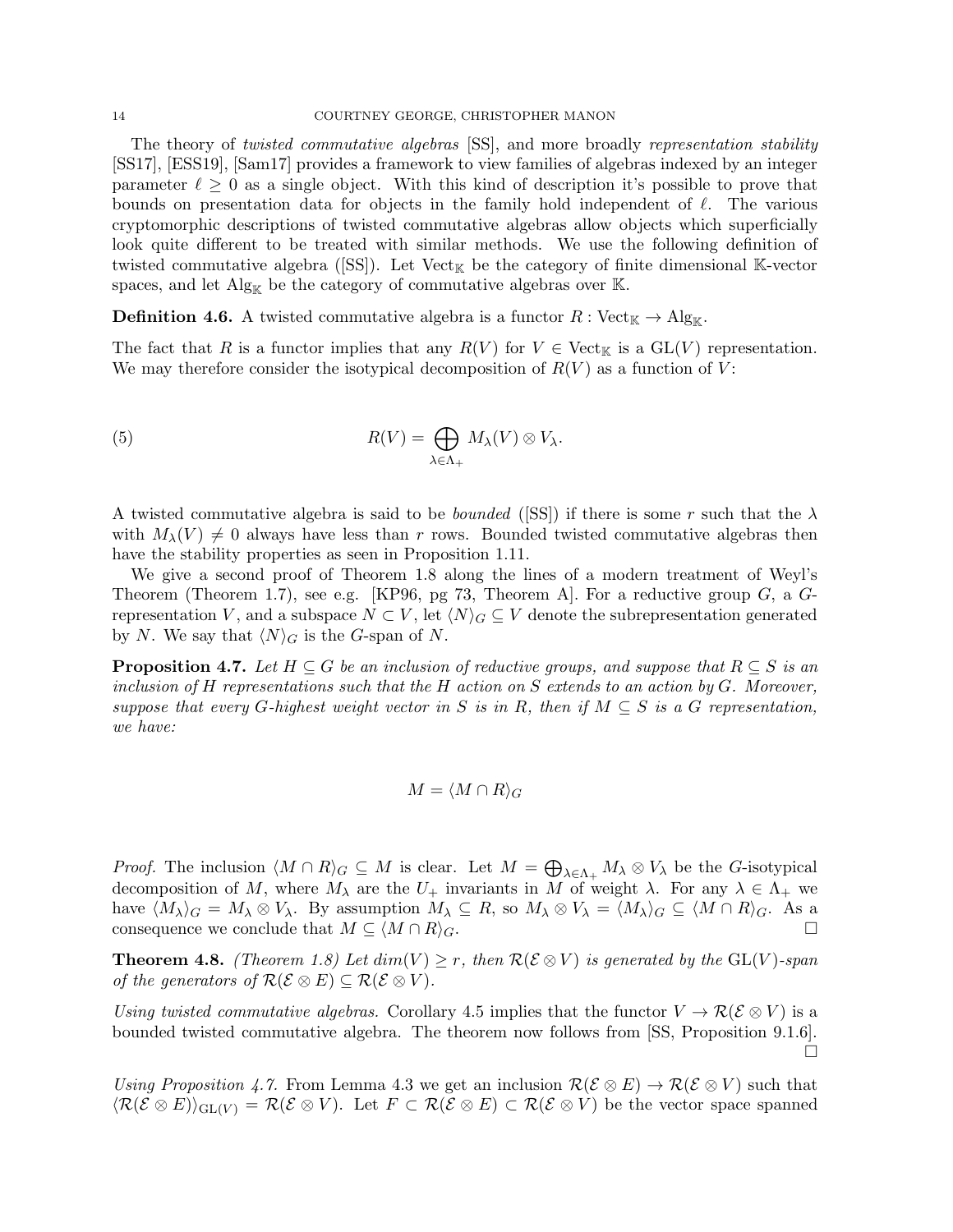by a K-generating set of  $\mathcal{R}(\mathcal{E} \otimes E)$ . The subspace  $\langle F \rangle_{\mathrm{GL}(V)}$  then generates the  $GL(V)$  subring  $\mathbb{K}\langle F\rangle_{GL(V)} \subseteq \mathcal{R}(\mathcal{E}\otimes V)$ . By construction, this subring is generated in the same degree as  $\mathcal{R}(\mathcal{E} \otimes E)$ . By Lemma 4.3 and Proposition 4.7 we have:

$$
\mathbb{K}\langle F\rangle_{\mathrm{GL}(V)}=\langle \mathbb{K}\langle F\rangle_{\mathrm{GL}(V)}\cap \mathcal{R}(\mathcal{E}\otimes E)\rangle_{\mathrm{GL}(V)}=\langle \mathcal{R}(\mathcal{E}\otimes E)\rangle_{\mathrm{GL}(V)}=\mathcal{R}(\mathcal{E}\otimes V)
$$

**Remark 4.9.** Note that Theorem 1.3 shows that it is enough to check  $\mathbb{P}(\mathcal{E} \otimes V)$  is a Mori dream space for  $dim(V) = r - 1$ , but the stability of generators does not occur until one dimension more:  $\mathbb{P}(\mathcal{E} \otimes E)$ .

**Remark 4.10.** If  $\mathcal{FL}(\mathcal{E})$  is a Mori dream space, the functor  $V \to \mathcal{R}(\mathcal{FL}(\mathcal{E} \otimes V))$  is a twisted commutative algebra which is unbounded, yet finitely generated for each V .

### 5. Examples

In this section we discuss the flag bundles of several families of toric vector bundles.

5.1. Rank 2. Suppose  $\mathcal E$  is rank 2, then a result of González (see also [GHPS12], [KMa], and [Nod]) says that  $\mathbb{P}\mathcal{E} \cong \mathcal{FL}(\mathcal{E})$  is a Mori dream space. It follows immediately from Theorem 1.3 that  $\mathbb{P}(\mathcal{E} \otimes V)$  and  $\mathcal{FL}(\mathcal{E} \otimes V)$  are a Mori dream spaces for any vector space V.

**Proposition 5.1.** Let  $\mathcal{E}$  be a rank 2 toric vector bundle, and let V be finite dimensional vector space, then  $\mathcal{R}(\mathcal{E} \otimes V)$  is generated in Sym degrees 1 and 2.

*Proof.* Let U be the maximal unipotent subgroup of upper triangular matrices in  $GL(V)$ , then theorem 4.2 implies that  $\mathcal{R}(\mathcal{E} \otimes V)^{U} \cong \mathcal{R}(\mathcal{E})[t]$ , where t is a parameter of dominant weight given by the partition (1, 1) of  $r = 2$ . The algebra  $\mathcal{R}(\mathcal{E})$  is always generated in degree 1 (see [KMa, Corollary 5.3, so  $\mathcal{R}(\mathcal{E} \otimes V)^U$  is generated by the sections of  $S_{(1,0)}(\mathcal{E}) \otimes \mathcal{L}$  and  $S_{(1,1)}(\mathcal{E}) \otimes \mathcal{L}$ , where  $\mathcal{L} \in \text{Pic}(X(\Sigma))$ . Using the Cauchy identities and Corollary 4.5, we see that  $\mathcal{R}(\mathcal{E} \otimes V)$  is generated by sections of  $\mathcal{E} \otimes V$  and  $\text{Sym}^2(\mathcal{E} \otimes V)$ .

Question 5.2. If  $FL(\mathcal{E})$  is a Mori dream space, is  $FL(\mathcal{E} \oplus \mathcal{F})$  where F is rank 1 or 2?

5.2. Uniform sparse bundles. Formal bundles are introduced in [KMa] as the class of bundles  $\mathcal E$  with linear ideal  $L \subset \mathbb K[y_1,\ldots,y_s]$  and diagram  $D \in \Delta(L,\Sigma)$  whose total coordinate ring  $\mathcal R(\mathcal E)$ is presented by the simplest expected relations: homogenizations of a minimal generating set of L. In particular,  $\mathcal{R}(\mathcal{E})$  is always a complete intersection. For the following, let M be an  $s \times d$ matrix of rank d such that L is generated by the rows of M. For a subset  $A \subset [n]$  let  $M_A$  be the matrix obtained from  $M$  by omitting columns where the rows of the diagram  $D$  corresponding to A do not share a common minimal entry. Finally, let  $m_A$  be the rank of  $M_A$ . The following is [KMa, Proposition 5.10].

**Proposition 5.3.** The bundle  $\mathcal{E}$  corresponding to  $D \in \Delta(L, \Sigma)$  is formal if and only if for all  $i \in A \subseteq [n], 1 + m_{\{i\}} < |A| + m_A.$ 

This condition defines a finite polyhedral complex in  $\Delta(L, \Sigma)$ , see [KMa, Proposition 5.23].

The class of formal bundles contains two distinguished subclasses. First, we say a bundle  $\mathcal E$ with diagram  $D$  is *sparse* if each row of  $D$  has at most one non-zero entry. The class of sparse bundles contains all vector bundles of rank 2, all tangent bundles of smooth toric varieties, and more generally coincides with those bundles whose Klyachko filtrations contain at most

 $\Box$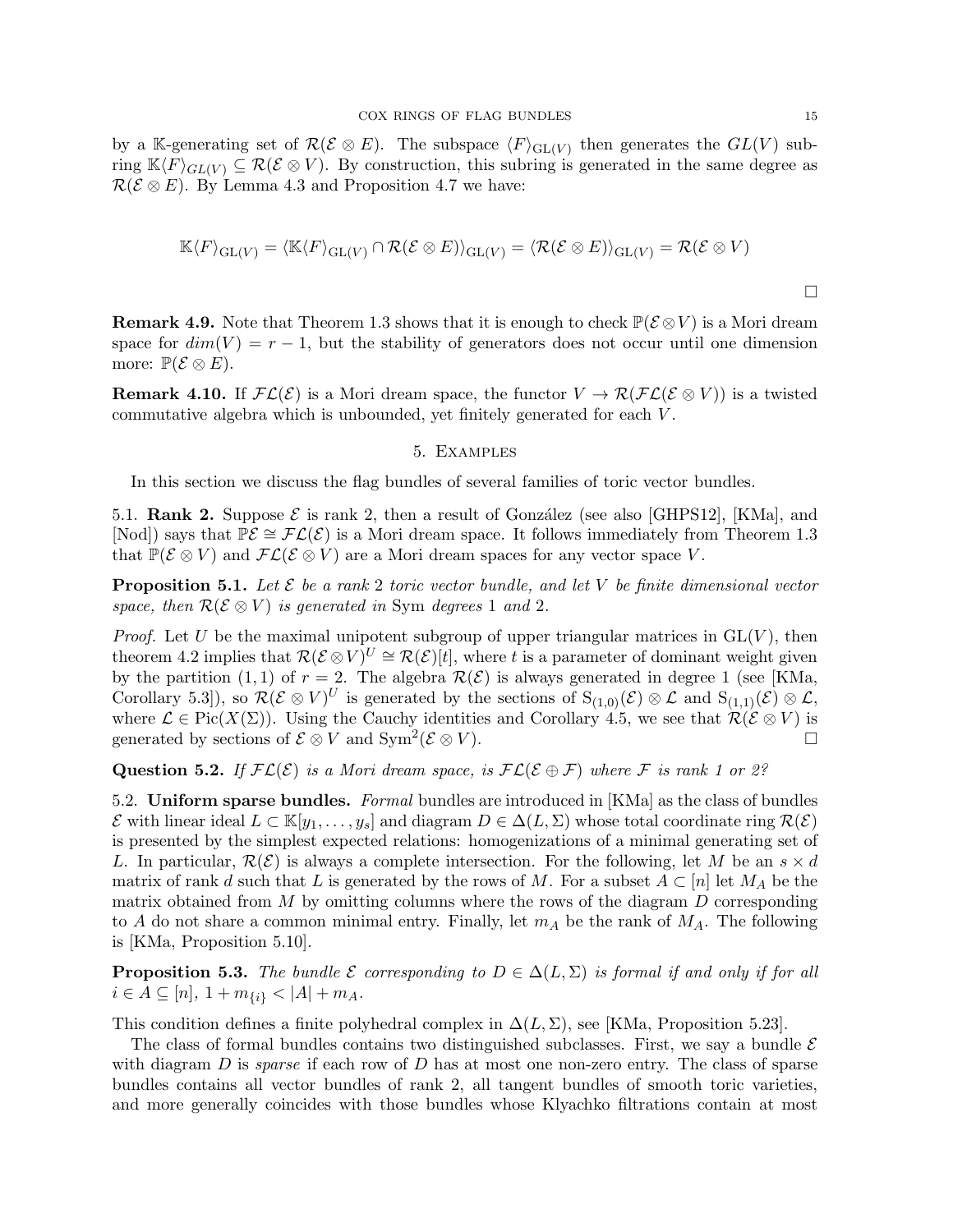one step of dimension 1. The projectivizations of sparse bundles can be shown to belong to a distinguished class of Mori dream spaces called arrangement varieties (see [HHW19]).

Second, we say a bundle  $\mathcal E$  is uniform if the matrix M is general - ie has no vanishing minors. Not all uniform bundles are formal, but the condition in Proposition 5.3 simplifies considerably for uniform bundles. Such a bundle is formal if and only if  $1 + d < |A| + n_A$  for all  $i \in [A] \subseteq [n]$ , where  $n_A$  is the minimum of d and the number of columns of  $M_A$ . We say a uniform bundle is of type  $U_r^s$  if the matroid corresponding to L is uniform of rank r on s elements.

If  $\mathcal E$  is formal and V is any vector space of dimension  $\ell$ , then we can ask if  $\mathcal E \otimes V$  is also formal. The following is straightforward using Proposition 5.3.

**Proposition 5.4.** If  $\mathcal{E}$  is formal, then  $\mathcal{E} \otimes V$  is formal if and only if for all  $i \in A \subseteq [n]$ ,  $1 + \ell m_{\{i\}} < |A| + \ell m_A.$ 

We define the *formal stability* of a formal bundle to be the maximal  $\ell$  such that  $\mathcal{E} \otimes V$  is formal for V of dimension  $\ell$ . If  $\mathcal E$  is given by M and D, Proposition 5.4 can compute the formal stability:

(6) 
$$
\text{fstab}(M, D) = \text{MIN}_{i \in A \subseteq [n]} \left\{ \left\lfloor \frac{|A| - 1}{m_{\{i\}} - m_A} \right\rfloor \right\} - 1
$$

We compute the right hand side of  $(6)$  when  $\mathcal E$  is both uniform and sparse.

**Theorem 5.5.** Let  $\mathcal{E}$  be a sparse  $U_s^r$  bundle with matrix M and diagram D, then fstab $(M, D)$  =  $\frac{s-1}{s-r}$  $\frac{s-1}{s-r}$ ] – 1. In particular, if  $(r, s)$  satisfies  $(\ell - 1)s < \ell r - 1$  (see Figure 1), then  $\mathcal{E} \otimes V$  with  $dim(V) \leq \ell$  is formal, and any  $FL_I(\mathcal{E})$  with  $|I| \leq \ell$  is a Mori dream space.

*Proof.* Using Proposition 5.4, any  $\ell$  as above must satisfy  $1 + \ell(r - s) < |A| + \ell m_A$  for all  $A \subseteq [n]$ . This is because  $m_{\{i\}} = d$  for any  $i \in [n]$ . Moreover, without loss of generality we can assume that the non-zero entries in the rows corresponding to A are in distinct locations, so that  $m_A = \text{MIN}\{d, |A^c|\}$ . We then get the inequality  $\ell < \frac{s-x-1}{d-x}$  for all  $1 \le x \le d$ . This is minimal for  $\frac{s-1}{s-r}$ .<br>1980 - Paul Barbara, política estadounidense de la propia de la propia de la propia de la propia de la propia<br>1980 - Paul Barbara, política estadounidense de la propia de la propia de la propia de la propia de la propia

**Example 5.6** (Example 5.14 from [KMa]). Let M be the  $1 \times 6$  all 1's matrix, and let

$$
D = \begin{bmatrix} 4 & 0 & 0 & 1 & 3 & 2 \\ 0 & 4 & 0 & 2 & 1 & 3 \\ 0 & 0 & 4 & 3 & 2 & 1 \end{bmatrix}.
$$

This information gives a bundle of rank 5 over  $\mathbb{P}^2$ . The pair  $(M, D)$  satisfies the conditions of Proposition 5.3, but this is not the case for any higher sum.

**Example 5.7.** The point  $(r, s) = (4, 6)$  in Figure 1 satisfies  $2 < \frac{6-1}{6-4}$  $\frac{6-1}{6-4}$ , but 3  $\nless$   $\frac{6-1}{6-4}$  $\frac{6-1}{6-4}$ , this means that the sum  $\mathcal{E} \oplus \mathcal{E}$  of a uniform sparse bundle with matroid  $U_4^6$  with itself is also formal, but  $\mathcal{E} \oplus \mathcal{E} \oplus \mathcal{E} \oplus \ldots$  is not formal. For example, we can take M to be a generic  $2 \times 6$  matrix, and D to be the  $6 \times 6$  identity matrix, this is a point in  $\Delta(\mathbb{P}^2 \times \mathbb{P}^2, U_4^6)$ . As a corollary of Theorem 5.5, this data defines a bundle  $\mathcal E$  over  $\mathbb P^2\times\mathbb P^2$  with  $\mathrm{Gr}_2(\mathcal E)$  a Mori dream space.

Continuing in this way, a generic  $2 \times 2n$  matrix M and the  $2n \times 2n$  identity matrix defines a rank  $2(n-1)$  bundle  $\mathcal{E}(n)$  over  $\mathbb{P}^{n-1} \times \mathbb{P}^{n-1}$  with  $\mathrm{Gr}_2(\mathcal{E}(n)) \dots \mathrm{Gr}_{n-1}(\mathcal{E}(n))$  Mori dream spaces. These bundles correspond to the circled points in Figure 1.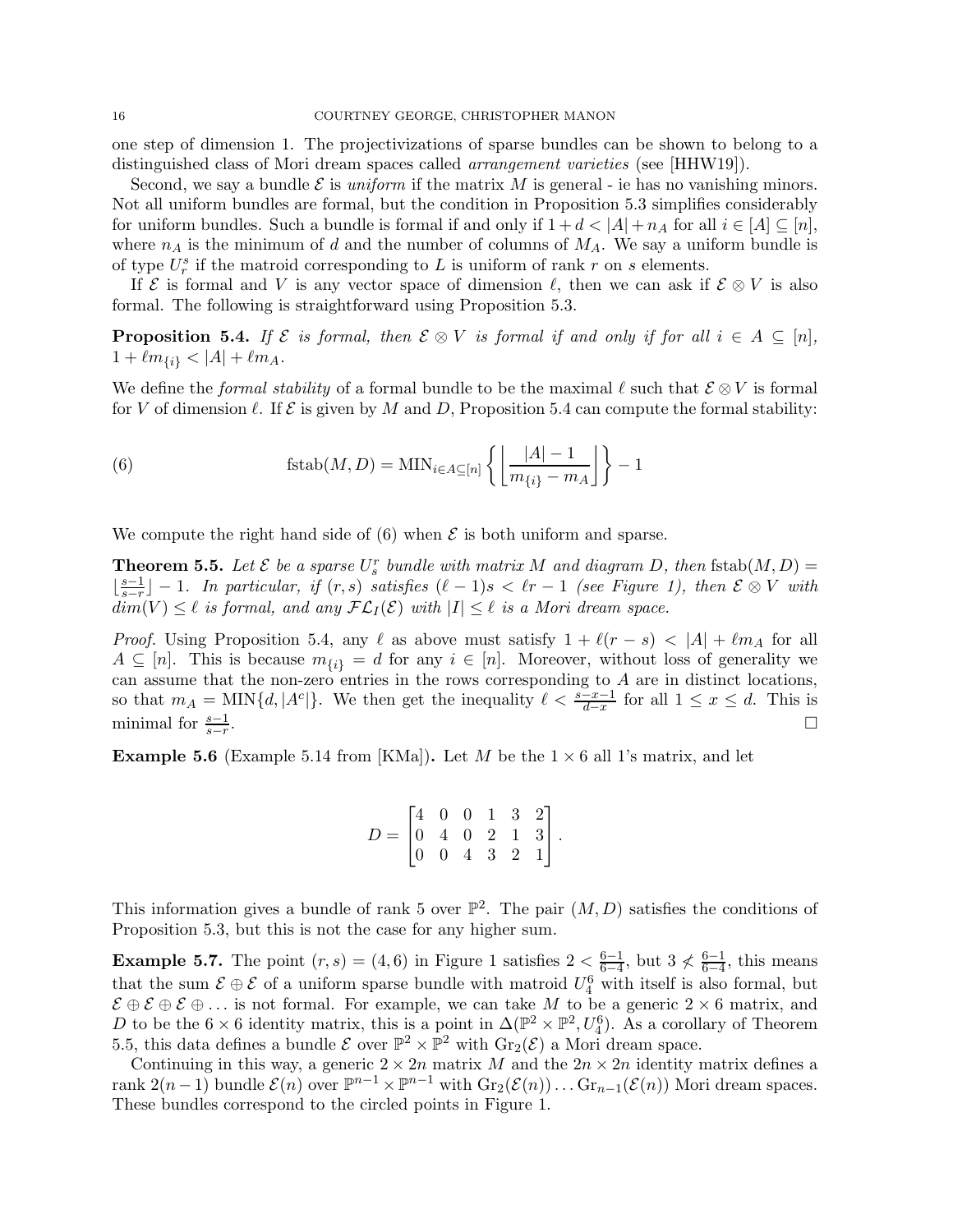The case  $s = r + 1$  are the sparse hypersurfaces, these bundles form an extremal family within the uniform sparse bundles. Any such bundle has M an all 1's row with  $r + 1$  entries, and the associated sparse diagram D is always a point in  $\Delta(U_r^{r+1}, \Sigma)$ , when  $\Sigma$  is any fan with  $r+1$  rays. For any sparse hypesurface bundle  $\mathcal{E}$ , fstab $(M, D) = \frac{r+1-1}{r+1-r}$  $\frac{r+1-1}{r+1-r}$  – 1 =  $r-1$ . Theorem 1.3 and Proposition 5.4 immediately imply the following.

**Corollary 5.8.** If  $\mathcal{E}$  is a sparse hypersurface bundle, then  $\mathbb{P}(\mathcal{E} \otimes V)$  and  $\mathcal{FL}(\mathcal{E})$  are Mori dream spaces for any vector space V.

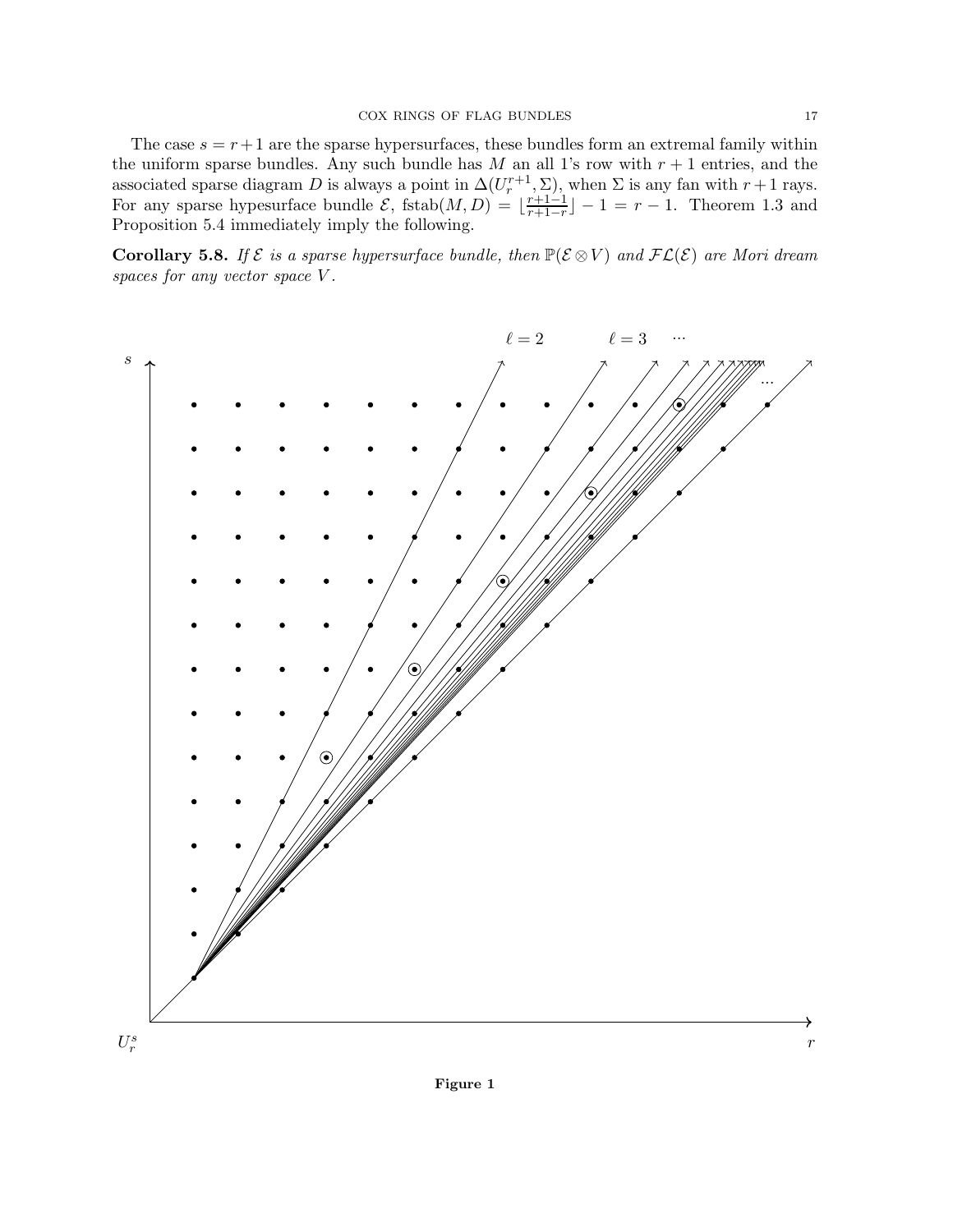#### 18 COURTNEY GEORGE, CHRISTOPHER MANON

# 6. THE TANGENT BUNDLE OF  $\mathbb{P}^n$

In this section we describe presentations for the twisted Cox ring of the tangent bundle  $\mathcal{T}_n$  of projective space  $\mathbb{P}^n$ , and the Cox ring of its full flag bundle  $\mathcal{FLT}_n$ .

6.1. Sums of the tangent bundle of  $\mathbb{P}^n$ . The tangent bundle  $\mathcal{T}_n$  is a sparse hypersurface bundle, where D is the  $n + 1 \times n + 1$  identity matrix, and M is the  $1 \times n + 1$  all 1's matrix. By Corollary 5.8,  $\mathbb{P}(\mathcal{T}_n \otimes V)$ , and  $\mathcal{FLT}_n$  are Mori dream spaces for any vector space V, along with any Grassmannian bundle  $\text{Gr}_{\ell}(\mathcal{T}_n)$  by implication. We can extend these observations further with the next Lemma. It is a straightforward consequence of [KMa, Theorem 1.4].

**Lemma 6.1.** Let  $\mathcal{E}_1$  and  $\mathcal{E}_2$  be vector bundles over toric varieties  $Y(\Sigma_1)$  and  $Y(\Sigma_2)$ , respectively, and suppose that  $\mathbb{P}(\mathcal{E}_1)$  and  $\mathbb{P}(\mathcal{E}_2)$  are Mori dream spaces, then  $\mathbb{P}(\mathcal{E}_1\times \mathcal{E}_2)$  is a Mori dream space, where  $\mathcal{E}_1 \times \mathcal{E}_2$  is the product bundle over  $Y(\Sigma_1) \times Y(\Sigma_2)$ .

Corollary 6.2. Let  $\mathcal{E}_1$  and  $\mathcal{E}_2$  be as above, and suppose that  $\mathcal{FL}(\mathcal{E}_1)$  and  $\mathcal{FL}(\mathcal{E}_2)$  are Mori dream spaces, then  $FL(\mathcal{E}_1 \times \mathcal{E}_2)$  and  $\mathbb{P}((\mathcal{E}_1 \times \mathcal{E}_2) \otimes V)$  are Mori dream spaces for any V.

*Proof.* We apply Lemma 6.1 to  $(\mathcal{E}_1 \otimes V) \times (\mathcal{E}_2 \otimes V) \cong (\mathcal{E}_1 \times \mathcal{E}_2) \otimes V$ .

Let  $\mathbf{n} = (n_1, \ldots, n_m)$  with  $n_i > 0$ , and let  $\mathcal{T}_n$  denote the tangent bundle of  $\prod_{i=1}^m \mathbb{P}^{n_i}$ .

Corollary 6.3. For any V,  $\mathbb{P}(\mathcal{T}_n \otimes V)$  and  $\mathcal{FLT}_n$  are a Mori dream spaces.

The Cox ring  $\mathcal{R}(\mathcal{T}_2)$  has the following presentation:

$$
\mathcal{R}(\mathcal{T}_2) = \mathbb{K}[x_1, x_2, x_3, Y_1, Y_2, Y_3]/\langle x_1Y_1 + x_2Y_2 + x_3Y_3 \rangle
$$

The rank of  $\mathcal{T}_2$  is 2, so by Theorem 4.5 we should expect higher degree generators and relations in the presentation of  $\mathcal{R}(\mathcal{T}_2 \oplus \mathcal{T}_2)$ . We can directly compute (using e.g. [KMa, Algorithm 5.6]) the Cox ring of  $\mathbb{P}(\mathcal{T}_2 \oplus \mathcal{T}_2)$  to be the quotient of  $\mathbb{K}[x_1, x_2, x_3, Y_1, Y_2, Y_3, Z_1, Z_2, Z_3, W]$  by the ideal:

$$
I_{2,2} = \langle Y_3 Z_2 - Y_2 Z_3 - x_1 W, Y_3 Z_1 - Y_1 Z_3 + x_2 W, Y_2 Z_1 - Y_1 Z_2 - x_3 W, x_1 Z_1 + x_2 Z_2 + x_3 Z_3, x_1 Y_1 + x_2 Y_2 + x_3 Y_3 \rangle.
$$

After a change of indices, this ideal is recognizable as the Plücker ideal defining the Grassmannian variety  $\text{Gr}_2(5) \subset \mathbb{P}^9$  in its Plücker embedding. In the grading by  $\text{Pic}(\mathbb{P}(\mathcal{T}_2 \oplus \mathcal{T}_2)) \cong \text{Pic}(\mathbb{P}^2) \times \mathbb{Z} \cong$  $\mathbb{Z} \times \mathbb{Z}$ , deg $(x_i) = (-1, 0)$ , deg $(Y_i) = \deg(Z_i) = (1, 1)$ , and deg $(W) = (3, 2)$ . In particular, W has Sym degree 2 as in Proposition 5.1. The purpose of the rest of this section is to find the appropriate generalization of these observations. We start with the case  $\mathcal{T}_n \otimes \mathbb{K}^m$  with  $m < n$ .

**Proposition 6.4.** Let  $1 \leq m < n$ , then  $\mathcal{R}(\mathcal{T}_n \otimes \mathbb{K}^m)$  has the following presentation:

$$
\mathcal{R}(\mathcal{T}_n \otimes \mathbb{K}^m) = \mathbb{K}[x_j, Y_{ij} \mid 1 \le i \le m, 0 \le j \le n] / \langle \sum x_j Y_{ij} \mid 1 \le i \le m \rangle
$$

*Proof.* The bundles  $\mathcal{T}_n, \mathcal{T}_n \otimes \mathbb{K}^2, \ldots, \mathcal{T}_n \otimes \mathbb{K}^{n-1}$  are formal by Theorem 5.5.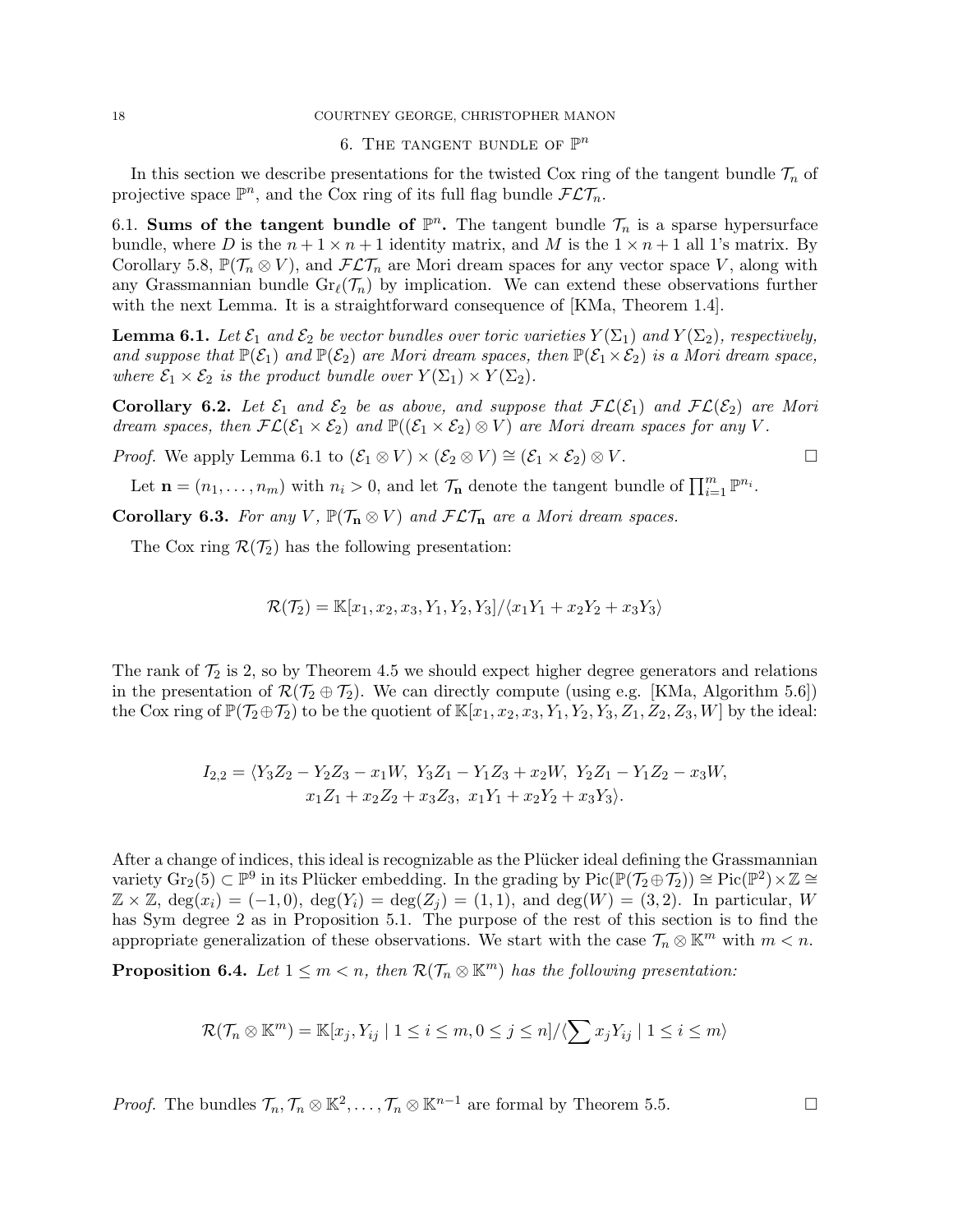In the grading by  $Pic(\mathbb{P}(\mathcal{T}_n\otimes \mathbb{K}^m))\cong Pic(\mathbb{P}^n)\times \mathbb{Z}\cong \mathbb{Z}\times \mathbb{Z}, \deg(x_j)=(-1,0), \deg(Y_{ij})=(1,1).$ By Corollary 4.5 we should expect the case  $m = n$  to require an additional generator in degree n. We use [KMa, Theorem 1.4] and a close relationship with a particular Zelevinsky quiver variety to compute the presentation of  $\mathcal{R}(\mathcal{T}_n \otimes \mathbb{K}^n)$ . See [MS05, Chapter 17] for an introduction to Zelevinsky quiver varieties and their rank arrays. The quiver variety we need corresponds to the rank array r:

| r |  |       |                                                   |  |
|---|--|-------|---------------------------------------------------|--|
|   |  |       | $\, n$                                            |  |
|   |  | $n+1$ | $\begin{array}{c c} n-1 & 1 \\ 0 & 2 \end{array}$ |  |
|   |  |       |                                                   |  |

This is the rank array for the quiver:

$$
\mathbb{K} \xrightarrow{\Phi_1} \mathbb{K}^{n+1} \xrightarrow{\Phi_2} \mathbb{K}^n,
$$

where  $rank(\Phi_1) \leq 1$ ,  $rank(\Phi_2) \leq n-1$ , and  $rank(\Phi_2 \Phi_1) \leq 0$ . By [MS05, Theorem 17.23], the ideal:

$$
I_{\mathbf{r}} = \langle \sum x_j Y_{ij}, \det Y(j) \rangle \subset \mathbb{K}[x_j, Y_{ij} \mid 1 \le i \le n, 0 \le j \le n]
$$

is prime and Cohen-Macaulay. Here  $Y(j)$  denotes the  $n \times n$  minor of the matrix  $n \times n + 1$  $Y = [Y_{ij}]$  obtained by forgetting the *j*-th column.

Following [KMa, Theorem 1.4], we start with a potential presentation of  $\mathcal{R}(\mathcal{T}_n \otimes \mathbb{K}^n)$ , given as a map  $\Phi$  between polynomial rings. Letting  $I = \ker(\Phi)$ , in order to show that  $\mathcal{R}(\mathcal{T}_n \otimes \mathbb{K}^n) = \text{Im}(\Phi)$ it is necessary and sufficient to show that  $\langle I, x_j \rangle$  is a prime ideal for  $0 \leq j \leq n$ , where:

$$
\Phi : \mathbb{K}[x_j, Y_{ij}, W] \to \mathbb{K}[t_j^{\pm}, y_{ij}]
$$
  
\n
$$
x_j \to t_j^{-1}
$$
  
\n
$$
W \to \det[y(0)]t_0 \cdots t_n
$$
  
\n
$$
Y_{i0} \to (-\sum_{j=1}^n y_{ij})t_0
$$
  
\n
$$
Y_{i1} \to y_{i1}t_j
$$
  
\n
$$
\vdots
$$
  
\n
$$
Y_{in} \to y_{in}t_n
$$

First we must identify the kernel I.

**Proposition 6.5.** The kernel of the map  $\Phi$  is the ideal:

$$
\langle \sum x_j Y_{ij}, \det Y(j) - x_j W \mid 1 \le i \le n, 0 \le i \le n \rangle.
$$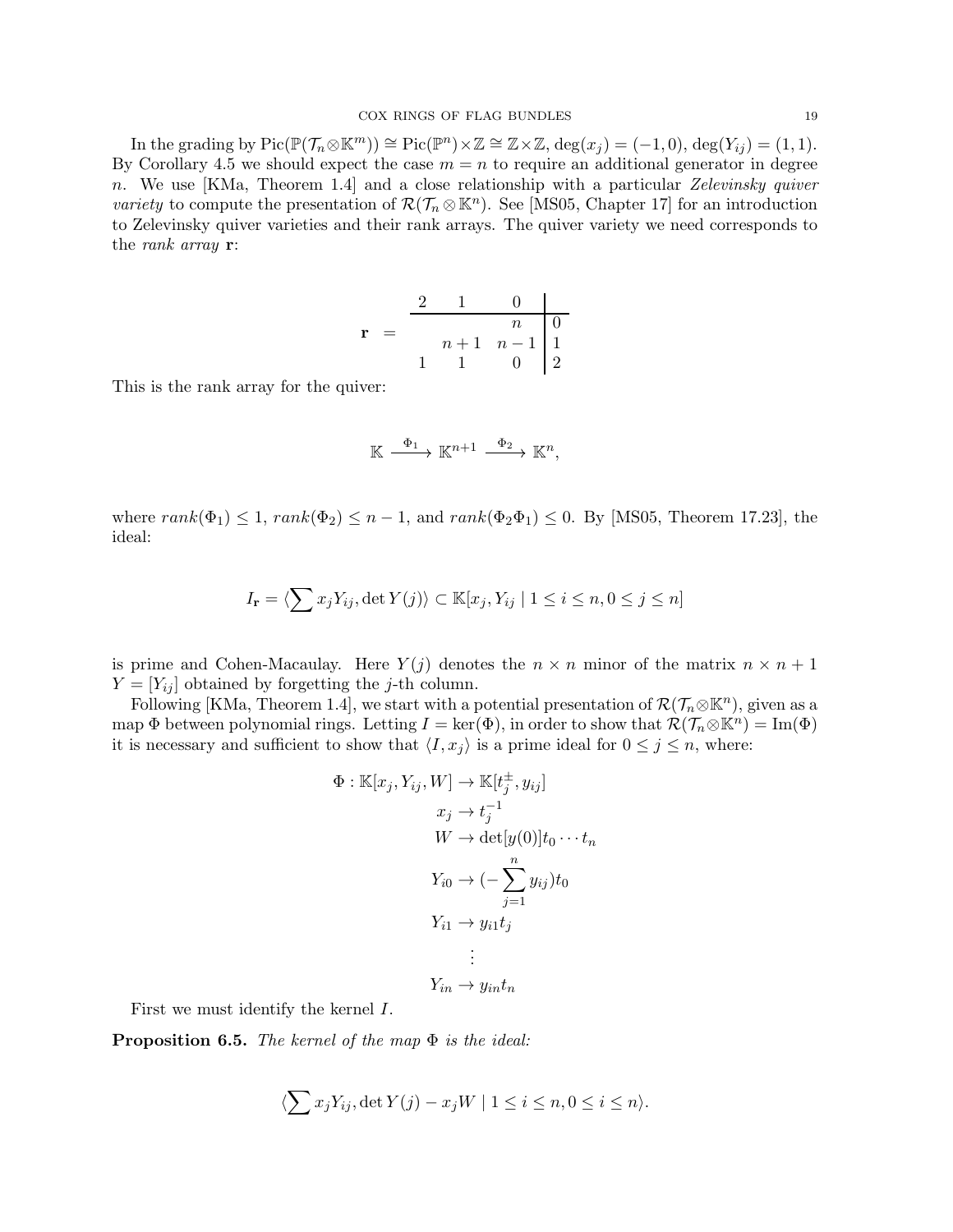*Proof.* For now let  $J = \langle \sum x_j Y_{ij}$ , det  $Y(j) - x_j W \mid 1 \le i \le n, 0 \le i \le n \rangle$ . It is straightforward to check that  $J \subseteq I$ . We define a partial term order  $\delta$  by weighting the variables  $x_j \to 0$ ,  $Y_{ij} \to 0$ ,  $W \rightarrow 1$ . We have:

$$
I_{\mathbf{r}} \subseteq \text{in}_{\delta}(J) \subseteq \text{in}_{\delta}(I)
$$

The 0-locus of  $\text{in}_{\delta}(I)$  has dimension equal to that of the 0-locus of I, which is  $n^2 + n + 1$ . This is the same as the dimension of the quiver variety defined by  $I_r$ . It follows that  $I_r = \text{in}_{\delta}(J) = \text{in}_{\delta}(I)$ , and  $I = J$ .

Next we must show that  $\langle I, x_j \rangle$  is always prime. The fact that  $\text{in}(I) = I_r$  implies that I is a Cohen-Macaulay ideal and that  $\langle I, x_i \rangle$  is also Cohen-Macaulay. It is straightforward to show that  $\langle I, x_i \rangle$  is generically reduced. This implies that  $\langle I, x_i \rangle$  is reduced and unmixed. We show that the corresponding variety is irreducible by arguing that it has one top-dimensional component. We require the following lemma.

**Lemma 6.6.** Let  $\emptyset \neq S \subseteq [n]$ , and let  $J_S = \langle \sum_{i \in S} Y_{ji}$ ,  $\det Y(j) \mid 0 \leq j \leq n \rangle$  be the ideal of the variety F<sub>S</sub>. The given generating set of  $J_S$  is a Gröbner basis, and  $\dim(F_S) = n^2 - 1$ .

Proof. Consider the matrix of variables

$$
\begin{bmatrix} Y_{10} & Y_{11} & \cdots & Y_{1n} \\ Y_{20} & Y_{21} & \cdots & Y_{2n} \\ Y_{30} & Y_{31} & \cdots & Y_{3n} \\ \vdots & \vdots & \ddots & \vdots \\ Y_{n0} & Y_{n1} & \cdots & Y_{nn} \end{bmatrix}.
$$

under the term order:

 $Y_{10} \prec Y_{11} \prec \ldots \prec Y_{1n} \prec Y_{20} \prec Y_{21} \prec \ldots \prec Y_{2n} \prec Y_{30} \prec Y_{31} \prec \ldots \prec Y_{nn}$ 

where the  $Y_{j0}$  element is the smallest in the row, but the ordering completes the row from left to right before moving on to the next row. Let  $|S| = k$ . Without loss of generality we can have these forms appear together and at the beginning of the matrix (starting in column two since we will consider deleting the first column below). Therefore, we wish to verify that the generators  $f_j = \sum_{i=1}^k Y_{ji}$ ,  $1 \le j \le n$  and  $\det Y(j)$  form a Gröbner basis.

We verify that the generators are a Gröbner basis by computing the S-pairs. The  $f_i$  and the determinants each independently form their own respective Gröbner bases. In particular, the  $f_i$ are linear, and the minors are the usual generating set of the ideal of a determinantal variety. It remains to show that the the S-pair of one of the  $f_i$  and one det  $Y(j)$  reduces to zero.

Without loss of generality, we consider  $\det Y(0)$ . It is straightforward to show that the lead term  $LT(\det Y(0)) = Y_{11}Y_{22}...Y_{nn}$ . Observe that  $LT(\det Y(0))$  is disjoint from the lead term of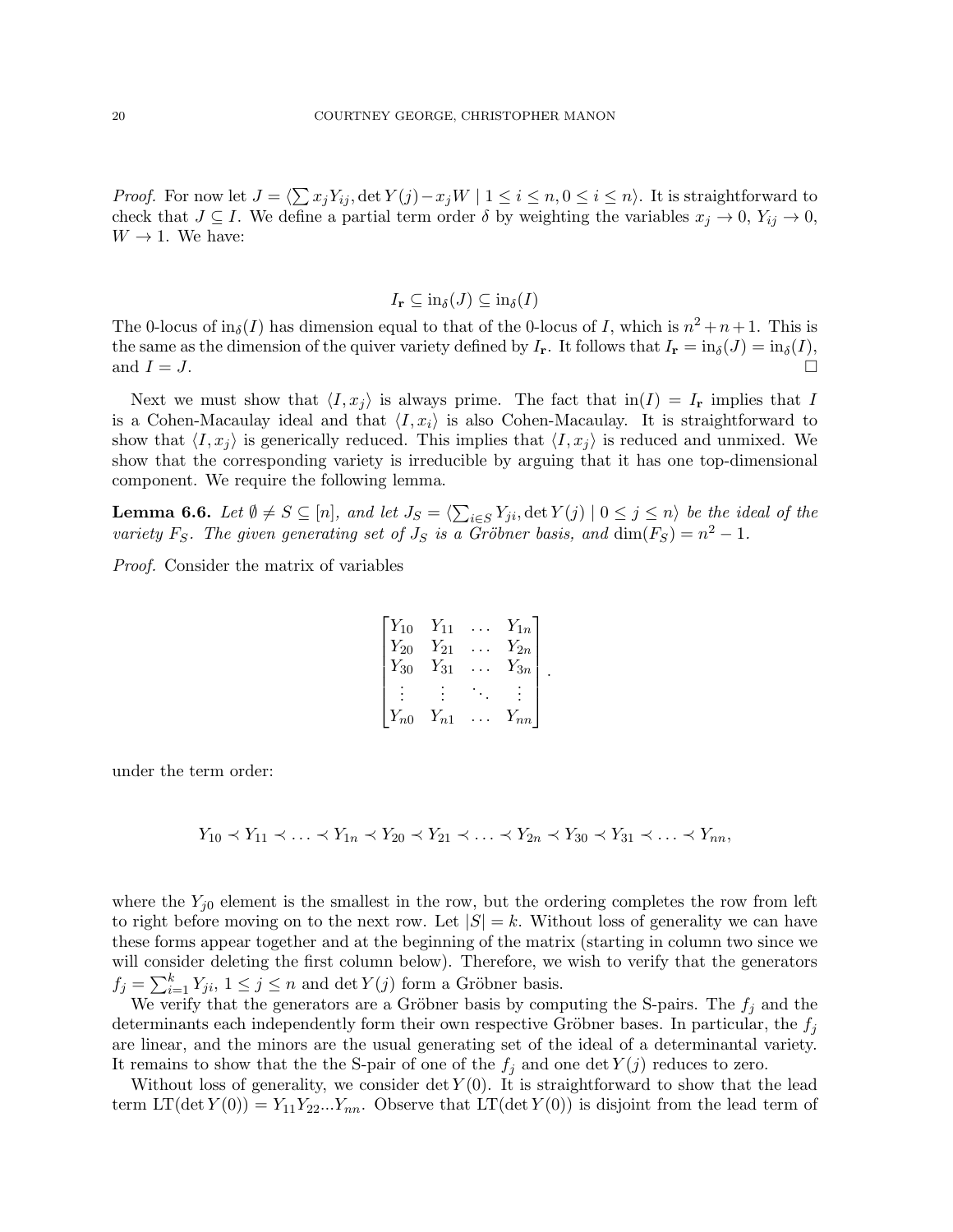every  $f_j$  except for  $f_1$ . Therefore, we only need to consider  $S(f_1, \det Y(0))$ :

$$
S_1 = S(f_1, \det Y(0)) = Y_{22}Y_{33}...Y_{nn}(Y_{11} + Y_{12} + ... + Y_{1k}) - \det Y(0)
$$
  
=  $Y_{22}Y_{33}...Y_{nn}(Y_{12} + ... + Y_{1k}) - (\det Y(0) - Y_{11}Y_{22}...Y_{nn}).$ 

There are  $(n-1)!$  terms of the determinant with the coefficient  $Y_{11}$ , so the LT(S<sub>1</sub>) will also be one of these terms. In each of these determinant minors, the  $Y_{jj}$  term will lead, so  $LT(S_1) = -Y_{11}Y_{22}Y_{33}...Y_{nn-1}Y_{n-1n}$ . Notice  $LT(f_1)|LT(S_1)$ , so we have:

$$
S_2 = S_1 - (-Y_{22}...Y_{nn-1}Y_{n-1n})(f_1)
$$
  
=  $Y_{22}Y_{33}...Y_{nn}(Y_{12} + ... + Y_{1k}) - (\det Y(0) + Y_{11}Y_{22}...Y_{nn})$   
 $- (-Y_{22}...Y_{nn-1}Y_{n-1n})(Y_{11} + Y_{12} + ... + Y_{1k})$   
=  $(Y_{22}Y_{33}...Y_{nn} - Y_{22}...Y_{nn-1}Y_{n-1n})(Y_{12} + ... + Y_{1k}) - \det Y(0)$   
 $- Y_{11}Y_{22}...Y_{nn} + Y_{11}Y_{22}...Y_{nn-1}Y_{n-1n}).$ 

We continue in this way until we have accounted for all of the terms of the determinant that contain  $Y_{11}$ , giving:

$$
S_{(n-1)!} = (Y_{12} + Y_{13} + ... + Y_{1k})(\det Y(0)_{1,1})) - (\det Y(0)) - Y_{11}(\det Y(0)_{1,1})))
$$
  
=  $(f_1 - Y_{11})(\det Y(0)_{1,1}) - (\det Y(0) - Y_{11}(\det Y(0)_{1,1})),$ 

where  $Y(0)_{1,1}$  is the minor of  $Y(0)$  achieved from deleting the first row and first column. Then,  $S_{(n-1)!}$  has no remaining terms that contain  $Y_{11}$ , so we move on to the next lowest term:  $Y_{12}$ . Notice that, per the term order, the next leading terms of the determinant will contain  $Y_{12}Y_{21}$ since  $Y_{21}$  is the smallest term in the second row. In fact, the lead terms will appear in the same order as when we considered terms containing  $Y_{11}$ , just with the opposite sign and  $Y_{22}$ term replaced with Y<sub>21</sub>. That is to stay,  $LT(S_{(n-1)!}) = -Y_{12}Y_{21}Y_{33}...Y_{nn}$ , which is divisible by  $LT(f_2) = Y_{21}$ . This gives:

$$
S_{((n-1)!+1)} = S_{(n-1)!} - (-Y_{12}Y_{33}...Y_{nn})(f_2)
$$
  
=  $(f_1 - Y_{11})(\det Y(0)_{1,1}) - [\det Y(0) - Y_{11}(\det Y(0)_{1,1})]$   
 $- (-Y_{12}Y_{33}...Y_{nn})(Y_{21} + ... + Y_{2k})$   
=  $(f_1 - Y_{11})(\det Y(0)_{1,1}) + (Y_{22} + ... + Y_{2k})(Y_{12}Y_{33}...Y_{nk})$   
 $- (\det Y(0) - Y_{11}(\det Y(0)_{1,1}) - Y_{12}Y_{21}Y_{33}...Y_{nn}).$ 

Continuing in this way, we'll get:

$$
S_{2(n-1)!} = (f_1 - Y_{11})(\det Y(0)_{1,1}) - (f_2 - Y_{21})(\det Y(0)_{1,2}) - ((\det Y(0) - Y_{11}(\det Y(0)_{1,1}) + Y_{12}(\det Y(0)_{1,2})).
$$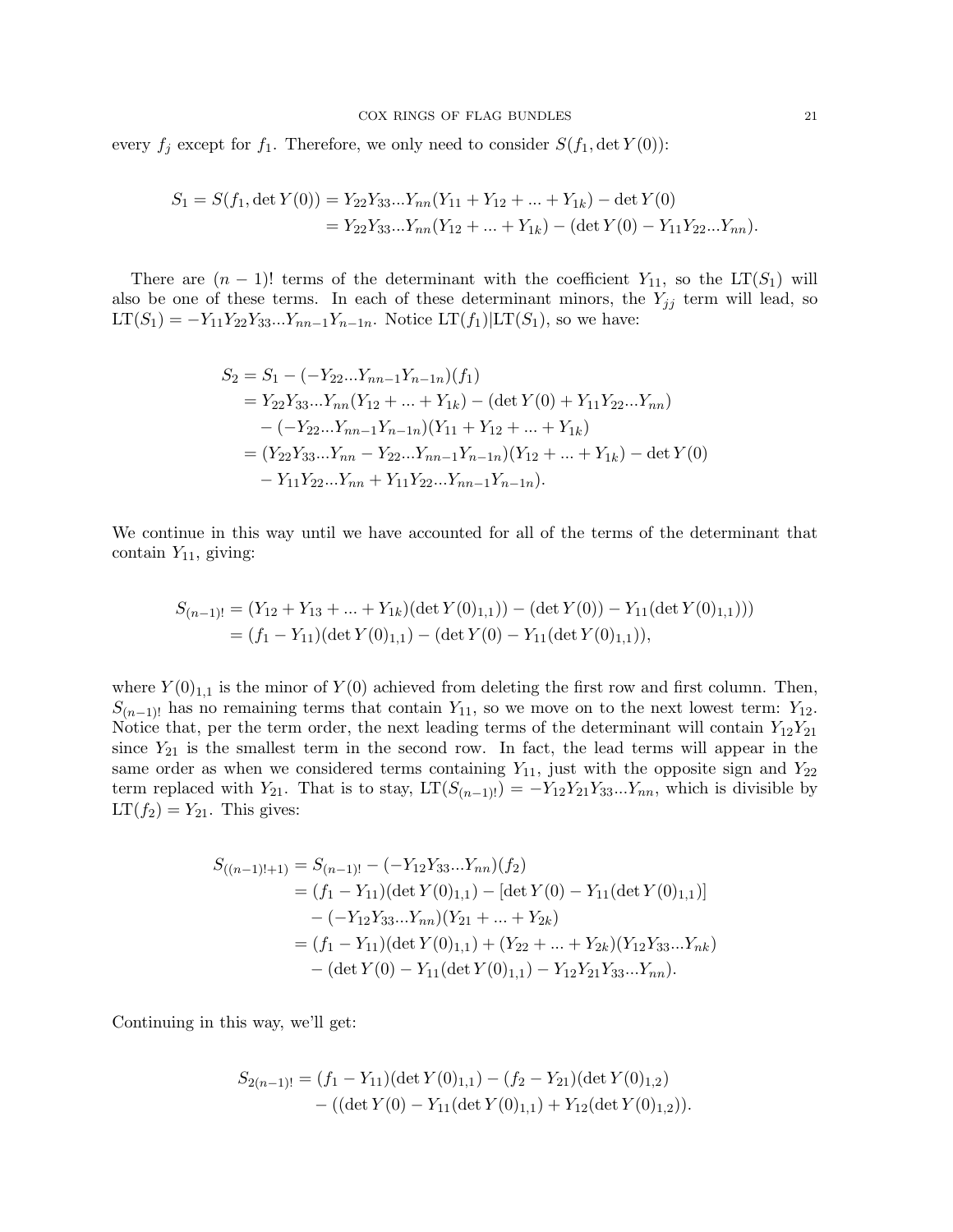At the end of each  $k(n-1)!$  steps, we are pulling the cofactor  $Y_{1k}(\det Y(0)_{1,k}$  off  $\det Y(0)$  and adding  $(f_k - LT(f_k))$ (det  $Y(0)_{1,k}$ . It follows that:

$$
S_{n!} = (f_1 - Y_{11})(\det Y(0)_{1,1}) - (f_2 - Y_{21})(\det Y(0)_{2,1}) + ... + (-1)^{n+1}(f_n - Y_{nn-1})(\det Y(0)_{nn-1}).
$$

In particular:

$$
S_{n!} = \det \left( \begin{bmatrix} (f_1 - Y_{11}) & Y_{12} & \dots & Y_{1n} \\ \vdots & \vdots & \ddots & \vdots \\ (f_n - Y_{n1}) & Y_{n2} & \dots & Y_{nn} \end{bmatrix} \right) = 0.
$$

as the first column is the sum of the  $k-1$  columns used to create  $f_j$ , creating a linear dependence. We conclude that the collection of generators forms a Gröbner basis.

We now compute the dimension of  $F_S$ . Consider the collection  $\{Y_{01}...Y_{nn}\}$  of  $n(n+1)$  variables. We wish to determine the dimension of the initial ideal,  $\text{in}(J<sub>S</sub>)$ , by determining the degree of the largest monomial, M, not divisible by any generator of  $\text{in}(J_S)$ . Notice that, from the  $f_j$ , in( $J_S$ ) contains n degree 1 lead terms,  $\{Y_{11},...,Y_{1n}\}$ , none of which can appear in M. However, the product of the remaining  $n^2$  variables is still divisible by the lead terms of the determinants. In order to remove these, we consider how many variables could possible end up in the top left corner of the of the  $n \times n$  minor, Y. These terms come from the first two columns of our general matrix. However, the entire second column has been removed from consideration by the lead terms of the linear forms. Therefore, we consider only the first column. With  $n$  rows, there is 1 entry from the first column that could appear in the top left position, all of which appear in the subsequent lead term of the corresponding determinant. Therefore, these terms also cannot appear in  $M$ . This is all the terms that need to be removed since the lead term of all the determinants is the product of its diagonal entries, all of which contain an entry from the first two columns of the general  $n \times (n+1)$  matrix. Therefore,

$$
\dim(F_S) = \deg(M) = n(n+1) - (n) - 1 = n^2 - 1.
$$

#### **Proposition 6.7.** The ideal  $\langle I, x_i \rangle$  is prime.

*Proof.* It suffices to treat the case  $j = 0$ . The ideal  $\langle I, x_0 \rangle$  is generated by  $\sum_{j=1}^n x_j Y_{ij}$  for  $1 \leq i \leq n$ , the minor det  $Y(0)$ , and det  $Y(j) - x_jW$  for  $1 \leq j \leq n$ . The initial ideal in  $\delta\{I, x_j\}$ contains  $\langle I_{\mathbf{r}}, x_j \rangle$ , and the dimensions of the varieties of these ideals coincide, so it suffices to check if  $\langle I_{\bf r}, x_j \rangle$  is prime. Let V be the variety of this ideal, then there is a  $T^n$  equivariant extension  $f^*: \mathbb{K}[x_1,\ldots,x_n] \to \mathbb{K}[V]$ . Let  $\mathcal{O}(S) \subseteq \mathbb{A}_{\mathbb{K}}^n$  be the orbit of  $T^n$  where  $x_j \neq 0$  for  $j \in S$ , then the fibers of the map  $f: V \to \mathbb{A}_{\mathbb{K}}^n$  over any  $\mathcal{O}(S)$  are all isomorphic. We use this to compute the dimension of  $f^{-1}(\mathcal{O}(S)) = V_S$ .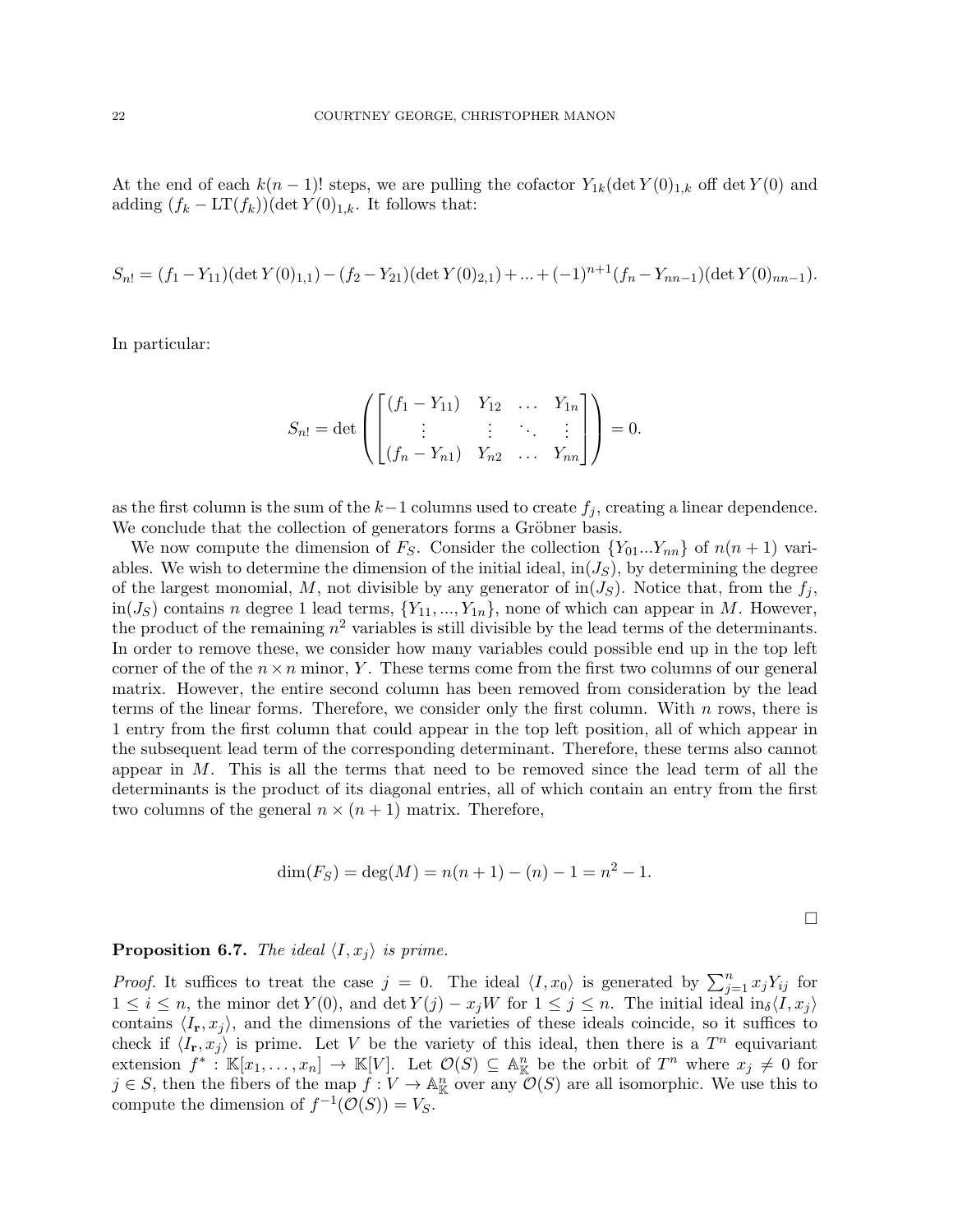Starting with the smallest case  $S = \emptyset$ , we set all  $x_j = 0$ . The fiber is then the determinantal variety cut out by  $\langle \det Y(j) | 0 \leq j \neq n \rangle$ . This variety has dimension  $(n-1)((n+1) +$  $n - (n - 1) = n^2 + n - 2$ . If  $S \neq \emptyset$ , we can consider the fiber  $F_S$  over the point  $p_S$ , where  $X_j(p_S) = 1$   $j \in S$ ,  $X_j(p_S) = 0$   $j \notin S$ . We have  $\dim(V_S) = \dim(F_S) + |S|$ . The variety  $F_S$  is cut out by the ideal  $\langle \sum_{j \in S} Y_{ij}$ ,  $\det(Y(j))$ . By Lemma 6.6,  $\dim(F_S)$  is  $n^2 - 1$ . As a consequence,  $\dim(V_S) = n^2 - 1 + |S| < n^2 + n - 1 = \dim(V_{[n]})$ .

We conclude that  $V_{[n]}$  has strictly higher dimension than all other  $V_S$ , so the closure  $\overline{V}_{[n]} \subseteq V$ is a top dimensional component. But the complement of this closure must be composed of constructible sets of strictly smaller dimension. It follows that  $V = V_{[n]}$ , and that V is reduced and irreducible.  $\Box$ 

Now by [KMa, Theorem 1.4] we have:

$$
\mathcal{R}(\mathcal{T}_n \otimes \mathbb{K}^n) = \mathbb{K}[x_j, Y_{ij}, W]/\langle \sum x_j Y_{ij}, \det Y(j) - x_j W \rangle.
$$

By Theorem 1.8,  $\mathcal{R}(\mathcal{T}_n \otimes \mathbb{K}^m)$  for  $m \geq n$  is the image of the map:

$$
\Phi_m : \mathbb{K}[x_j, Y_{ij}, W_\tau] \to \mathbb{K}[t_j^{\pm}, y_{ij}]
$$
\n
$$
x_j \to t_j^{-1}
$$
\n
$$
W_\tau \to \det[y(0, \tau)]t_0 \cdots t_n
$$
\n
$$
Y_{i0} \to (-\sum_{j=1}^n y_{ij})t_0
$$
\n
$$
Y_{i1} \to y_{i1}t_j
$$
\n
$$
\vdots
$$
\n
$$
Y_{in} \to y_{in}t_n
$$

where  $1 \leq i \leq m, 0 \leq j \leq n$ , and  $\tau \in \bigwedge^{m}[n] = \{S \subset [n] \mid |S| = n\}$ . In the grading by  $Pic(\mathbb{P}(\mathcal{T}_n \otimes \mathbb{K}^m)) \cong \mathbb{Z} \times \mathbb{Z}$ , the addition generators  $W_\tau$  all have degree  $(n+1,n)$ . We can rephrase this by saying that there is a surjection of twisted commutative algebras:

$$
\Phi_V : \mathrm{Sym} \left( \mathbb{K}^{n+1} \oplus (\mathbb{K}^{n+1} \otimes V) \oplus \bigwedge^n V \right) \to \mathcal{R}(\mathcal{T}_n \otimes V).
$$

**Question 6.8.** Find a description of the functor  $V \to \text{ker}(\Phi_V)$ .

6.2. The full flag bundle  $FL\mathcal{T}_n$ . By Theorem 1.3, the Cox ring  $R(FL\mathcal{T}_n)$  is the algebra of invariants  $\mathcal{R}(\mathcal{T}_n \otimes \mathbb{K}^{n-1})^{U_{n-1}}$ , where  $U_{n-1}$  is the group of  $n-1 \times n-1$  lower-triangular matrices. The action of  $U_{n-1}$  on  $\mathcal{R}(\mathcal{T}_n \otimes \mathbb{K}^{n-1})$  extends to an action on the presenting polynomial ring  $\mathbb{K}[x_j, Y_{ij} \mid 0 \leq j \leq n, 1 \leq i \leq n-1]$ , so we obtain a presentation by invariants: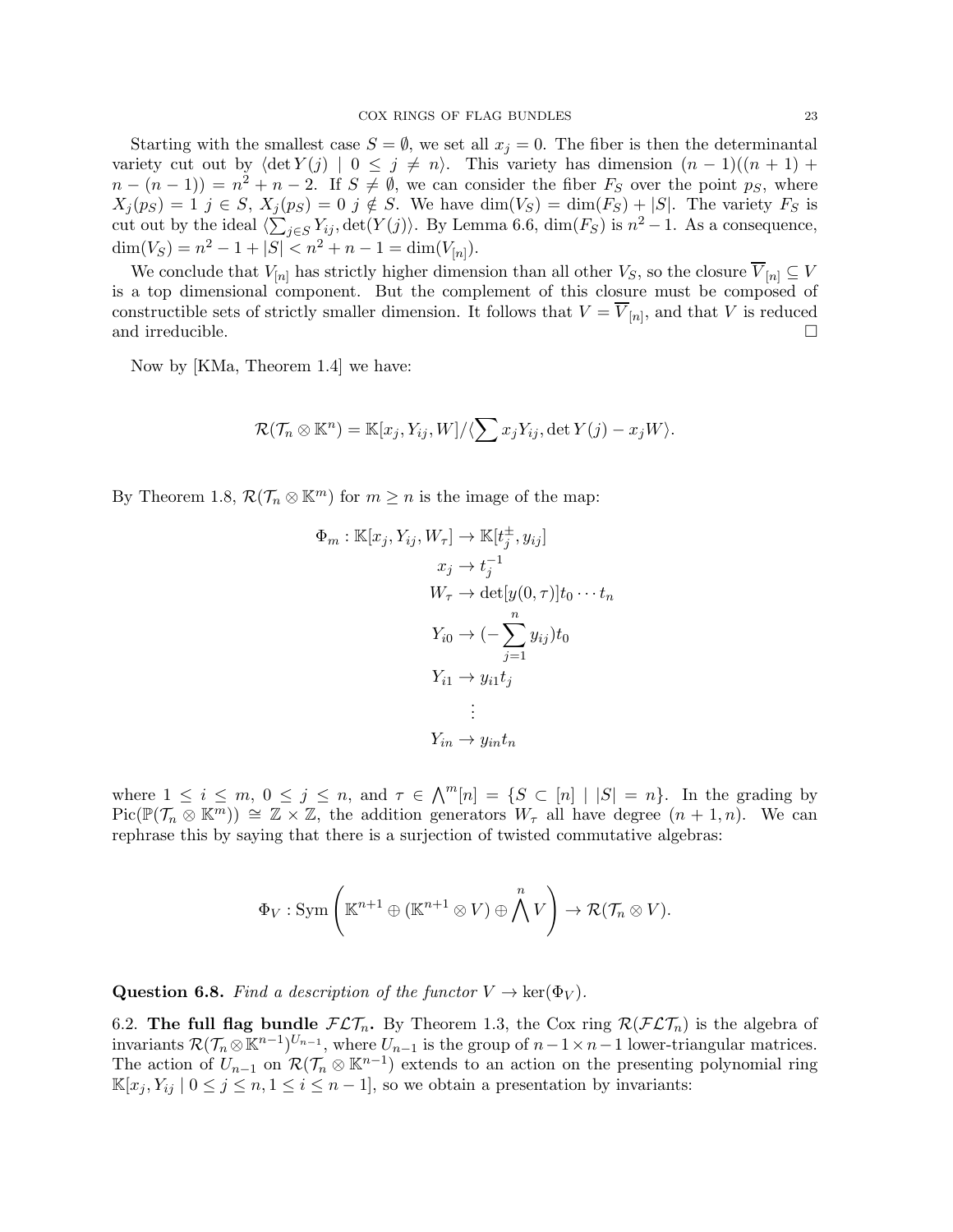$$
\mathbb{K}[x_j, Y_{ij} \mid 0 \leq j \leq n, 1 \leq i \leq n-1]^{U_{n-1}} \to \mathcal{R}(\mathcal{FLT}_n) \to 0.
$$

The algebra  $\mathbb{K}[x_j, Y_{ij} | 0 \le j \le n, 1 \le i \le n-1]^{U_{n-1}} \subset \mathbb{K}[x_j, Y_{ij} | 0 \le j \le n, 1 \le i \le n-1]$  is a polynomial ring in  $n + 1$  variables over the Plücker algebra of minors of the matrix  $[Y_{ij}]$ . We present  $\mathcal{R}(\mathcal{FLT}_n)$  as a quotient of the polynomial ring  $\mathbb{K}[x_i, P_\tau, P_{0,\tau} \mid 0 \leq j \leq n, \tau \subset [n]$ . We make use of the realization of  $\mathcal{R}(\mathcal{T}_n \otimes \mathbb{K}^{n-1})$  as a subalgebra of  $\mathbb{K}[t_j,y_{ij}]$ , to get that  $\mathcal{R}(\mathcal{FLT}_n)$ is the image of the polynomial map  $\Psi : \mathbb{K}[x_j, P_\tau, P_{0,\tau} \mid 0 \leq j \leq n, \tau \subset [n]] \to \mathbb{K}[t_j, y_{ij}],$  where:

$$
\Psi(x_j) = t_j^{-1},
$$

$$
\Psi(P_{\tau}) = \det[y(\tau)]t^{\tau},
$$

$$
\Psi(P_{0,\tau}) = \sum_{j=1}^n \det[y(j,\tau)] t_0 t^{\tau}.
$$

Here  $y(\tau)$  denotes the minor on the first  $|\tau|$  rows and the  $\tau$  columns of  $[y_{ij}]$ . The map  $\Psi$ factors through the quotient map from  $\mathbb{K}[x_j, Y_{ij} \mid 0 \leq j \leq n, 1 \leq i \leq n-1]^{U_{n-1}}$ , so the usual quadratic Plücker relations hold among the  $P_{\tau}$  and  $P_{0,\tau}$ . Additionally, we have the relations  $\sum_{j \notin \tau} x_j P_{j\tau} = 0$ , which are consequences of the defining relations of  $\mathcal{R}(\mathcal{T}_n \otimes \mathbb{K}^{n-1})$ .

**Theorem 6.9.** The ideal ker( $\Psi$ ) presenting  $\mathcal{R}(\mathcal{FLT}_n)$  is generated by the Plücker relations among the  $P_{\tau}$  and  $P_{0,\tau}$ , along with the quadratics  $\sum_{j \notin \tau} x_j P_{j\tau} = 0$ .

For the proof of Theorem 6.9 we use a subduction argument [KM19, Algorithm 1.4] involving a modification of the semigroup  $GZ_n$  of Gel'fand-Zetlin patterns with n rows. A Gel'fand-Zetlin pattern  $g \in GZ_n$  is an array of integers arranged in n rows, where the i-th row has  $n+1-i$ entries  $g_{ij}$ . These integers satisfy additional interlacing inequalities:  $g_{ij} \ge g_{i+1,j} \ge g_{i,j+1}$ . Let  $GZ_n^+$  be the set of patterns with  $g_{1n} = 0$ . It is well-known that the Cox ring  $\mathcal{R}(\mathcal{FL}(\mathbb{K}^n))$  has a discrete valuation  $\mathfrak{v}_{GT}$  with value semigroup is  $GZ_n^+$ . The generators of  $GZ_n^+$  are in bijection with strict subsets  $\tau \subset [n]$ , and in turn, with the Plücker generators of  $\mathcal{R}(\mathcal{FL}(\mathbb{K}^n))$ . The pattern  $g(\tau)$  corresponding to  $\tau$  is the unique pattern with  $|\tau \cap [n-i+1]|$  1's and  $|[n-i+1] \setminus \tau |$  0's in row i.

*Proof of Theorem 6.9.* We select a monomial ordering on  $\mathbb{K}[t_j, y_{ij}]$  which satisfies  $y_{ij} \prec t_\ell$  for all  $i, j, \ell$ , and is diagonal on the  $y_{ij}$ . In particular, the initial form  $\text{in}_{\prec} \det[y(\tau)]$  is the product of the diagonal terms. The following construction should be compared to the Gel'fand-Zetlin degeneration of the usual flag variety.

We identify the initial forms  $\text{in}_{\prec} t_j^{-1}$ ,  $\text{in}_{\prec} \det[y(\tau)] t^{\tau}$ ,  $\text{in}_{\prec} \det[y(0, \tau)] t_0 t^{\tau}$  with certain extended Gel'fand-Zetlin patterns. The form  $\text{in}_{\prec} x_j$  is sent to  $(0, -\mathbf{e}_j) \in GZ_n \times \mathbb{Z}^{n+1}$ , and  $\text{in}_{\prec} \det[y(\tau)] t^{\tau}$ is sent to  $(g(\tau), \sum_{j \in \tau} e_j) \in GZ_n \times \mathbb{Z}^{n+1}$ . The initial form  $\text{in}_{\prec} \sum_{j=1}^n \det[y(j, \tau)] t_0 t^{\tau}$  requires some discussion. Observe that this sum can be rewritten as  $\sum_{j \notin \tau} \det[y(j, \tau)] t_0 t^{\tau}$ . The initial monomial from these minors will then be the diagonal term of the minor  $(\ell, \tau)$  where  $\ell$  is the first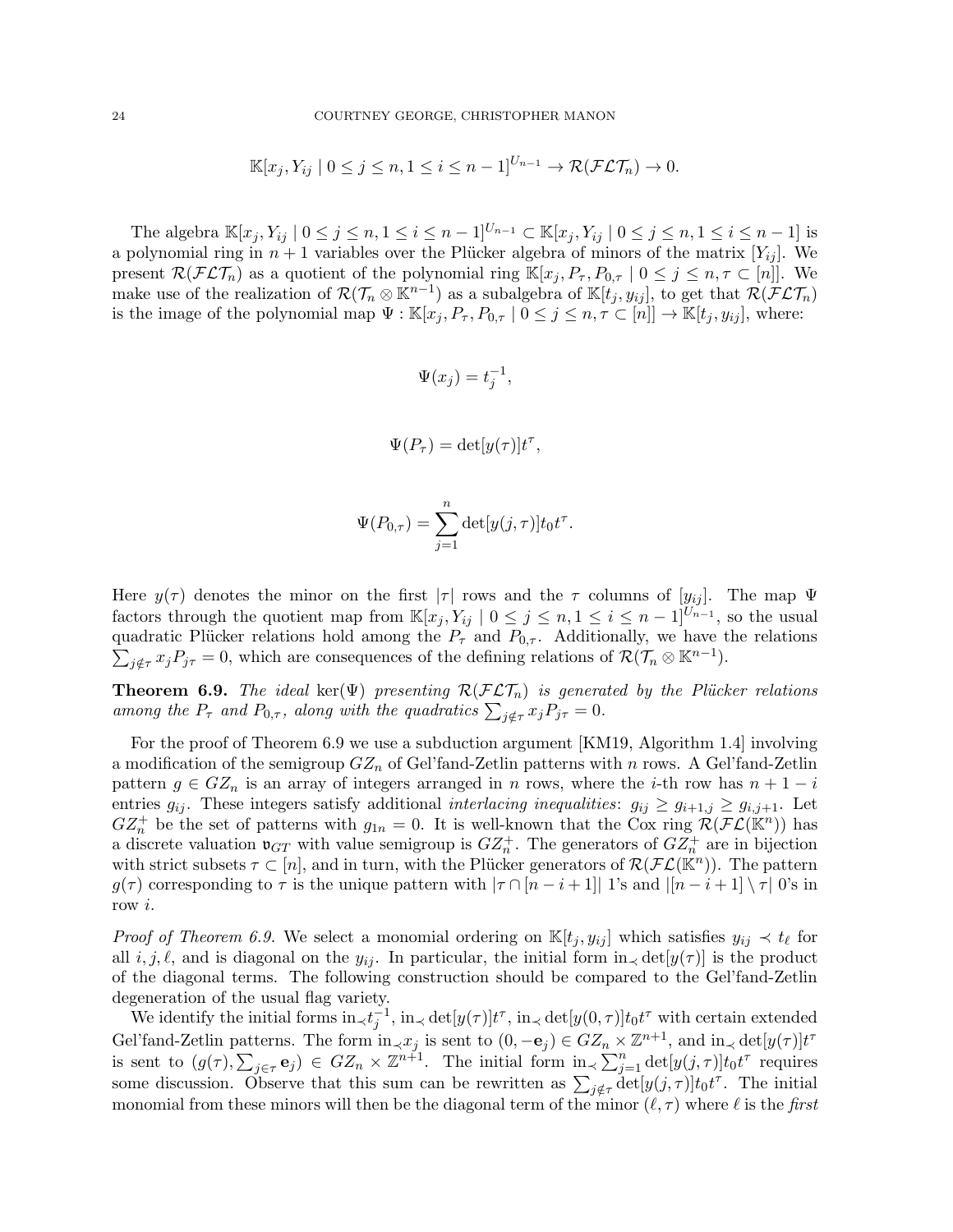element of [n] not in  $\tau$ . We let  $\tau^*$  denote  $\tau \cup {\ell}$ . Accordingly, we send  $\text{in}_{\prec} \sum_{j=1}^n \det[y(j, \tau)] t_0 t^{\tau}$ to  $(g(\tau^*), \mathbf{e}_0 + \sum_{j \in \tau} \mathbf{e}_j) \in GZ_n \times \mathbb{Z}^{n+1}$ .

We must compute a generating set of binomial relations on these extended Gel'fand-Zetlin patterns, then show that each relation can be lifted to an element in the ideal generated by the Plücker relations and the  $\sum_{j \notin \tau} x_j P_{j\tau} = 0$ . Following [KM19, Theorem 1.4], we have then shown that these relations generate ker( $\Psi$ ), and that  $\mathcal{R}(\mathcal{FLT}_n)$  has a full rank valuation with Khovanskii basis given by the  $x_i$  and  $P_{\tau}$ .

To simplify notation, we let  $(0, -{\bf e}_{\ell})$  be denoted by  $[-\ell], (g(\tau), \sum_{j\in\tau} {\bf e}_j)$  be denoted by  $[\tau, 0],$ and  $(g(\tau^*), \mathbf{e}_0 + \sum_{j \in \tau} \mathbf{e}_j)$  be denoted by  $[\tau^*, \ell]$ , where  $\ell$  is the element "replaced" by 0. Observe that  $[\tau, a]$  makes sense if and only if  $[a] \subset \tau$ .

Now we have several natural classes of binomial relations. For any  $a \in [n]$  with  $[a] \subset \tau$  we have:

$$
[-a][\tau,0] = [0][\tau,a].
$$

Next, for any  $\tau, \eta \subset [n],$ 

$$
[\tau,0][\eta,0]=[\tau\cup\eta,0][\tau\cap\eta,0]
$$

For any marked  $[\tau, a][\eta, b]$  we can perform relations like this and the there is always a compatible assignment of the markings  $a, b$ . We call relations of this type "union/intersection" relations. The first type of relation above lifts to  $\sum_{j \notin \tau} x_j P_{\tau} = 0$ , and the union/intersection lifts to a Plücker relation. Therefore, if we check that these relations suffice to generate the binomial ideal which vanishes on the initial forms, we have shown that the required relations generate  $\ker(\Psi)$ .

Let us suppose we have two words  $A_1 \cdots A_n$ ,  $B_1 \cdots B_n$  whose product maps to the same extended Gel'fand-Zetlin pattern. We must show that after applications of the above binomial relations, these words can be taken to a common word. If any element  $[-a]$  corresponds to an [a] not supported by a pattern elsewhere in the word, this can be read off the  $\mathbb{Z}^{n+1}$  component of the corresponding extended pattern. Moreover, any  $[-a]$  for a which appear in some  $(\tau, 0)$ can be turned into [0] using the first relation above. The number of these elements can also be read off the extended pattern, so we may assume without loss of generality that both words do not contain any elements  $[-a]$  for  $a \in \{0\} \cup [n]$ . Next, using the union/intersection relations, we can assume that the underlying Gel'fand-Zetlin patterns of the  $A_i$  and  $B_i$  are the same, with possibly different markings. Select a pattern on both sides,  $A_1 = [\tau, a_1], B_1 = [\tau, b_1]$ . If both markings are equal (including the case that they are 0), we may factor off this top element and appeal to induction. If not, say  $a_1 < b_1$ . We must conclude that  $[a_1] \subset \tau$  and  $[b_1] \subset \tau$ . Moreover, there must be some other pattern  $A_i = [\eta, b_1]$ . Indeed, the set of markings can be deduced by comparing the total Gel'fand-Zetlin pattern of the word to its  $\mathbb{Z}^n$  component. Now we can form  $[\tau, a_1][\eta, b_1] = [\tau, b_1][\eta, a_1]$  as  $[a_1] \subset [b_1] \subset \eta$ . We factor off the first element of both words, and once again appeal to induction. This completes the proof.  $\Box$ 

#### **REFERENCES**

[AB08] Peter Abramenko and Kenneth S. Brown. *Buildings*, volume 248 of *Graduate Texts in Mathematics*. Springer, New York, 2008. Theory and applications.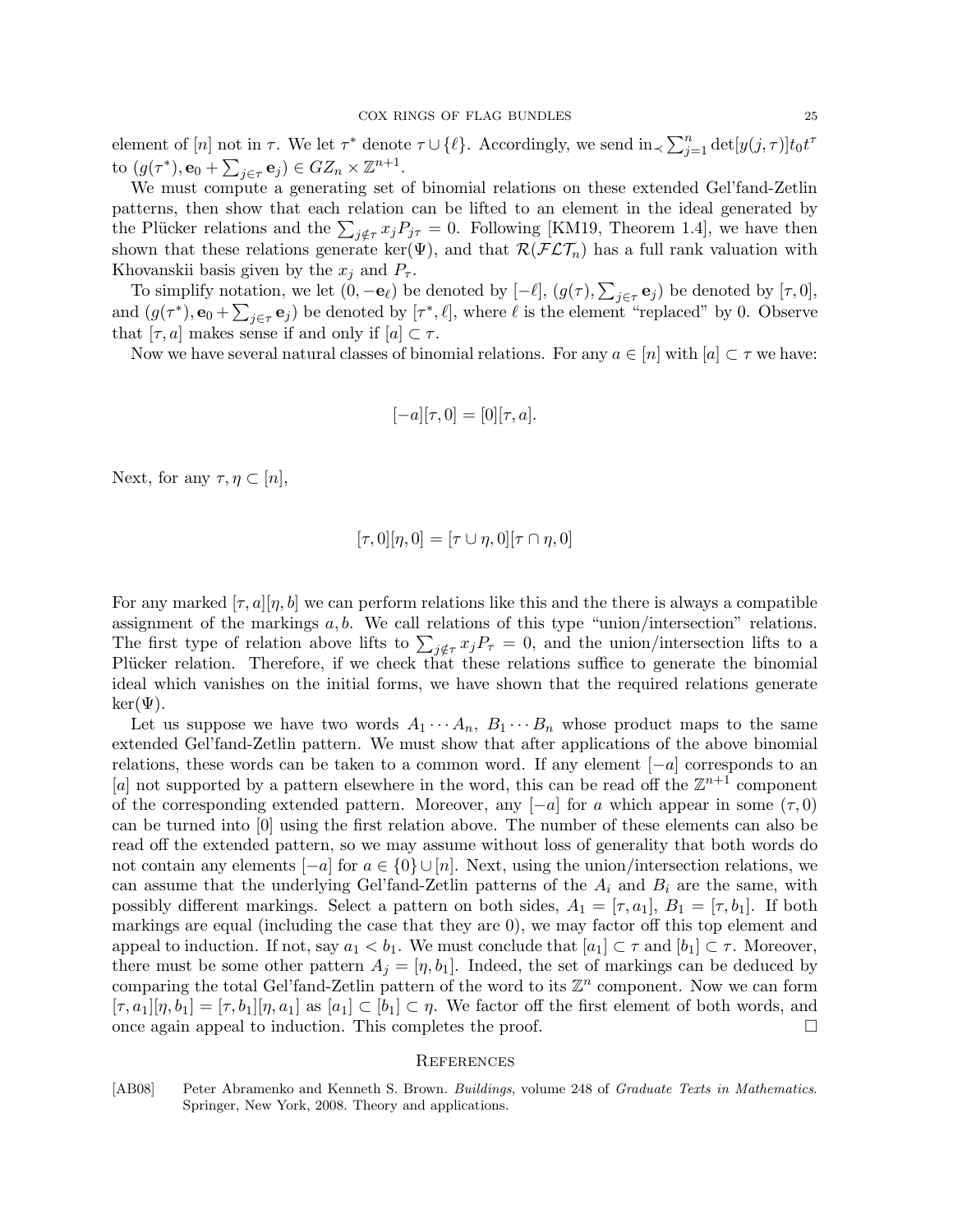- [ADHL15] Ivan Arzhantsev, Ulrich Derenthal, Jürgen Hausen, and Antonio Laface. *Cox rings*, volume 144 of *Cambridge Studies in Advanced Mathematics*. Cambridge University Press, Cambridge, 2015.
- [BDP16] Indranil Biswas, Arijit Dey, and Mainak Poddar. A classification of equivariant principal bundles over nonsingular toric varieties. *Internat. J. Math.*, 27(14):1650115, 16, 2016.
- [BDP18] Indranil Biswas, Arijit Dey, and Mainak Poddar. On equivariant Serre problem for principal bundles. *Internat. J. Math.*, 29(9):1850054, 7, 2018.
- [BDP20] Indranil Biswas, Arijit Dey, and Mainak Poddar. Tannakian classification of equivariant principal bundles on toric varieties. *Transform. Groups*, 25(4):1009–1035, 2020.
- [Cas18] Ana-Maria Castravet. Mori dream spaces and blow-ups. In *Algebraic geometry: Salt Lake City 2015*, volume 97 of *Proc. Sympos. Pure Math.*, pages 143–167. Amer. Math. Soc., Providence, RI, 2018.
- [CP] Melody Chan and Nathan Pflueger. Relative richardson varieties. arXiv:1909.12414 [math.AG].
- [CT06] Ana-Maria Castravet and Jenia Tevelev. Hilbert's 14th problem and Cox rings. *Compos. Math.*, 142(6):1479–1498, 2006.
- [CT15] Ana-Maria Castravet and Jenia Tevelev.  $\overline{M}_{0,n}$  is not a Mori dream space. *Duke Math. J.*, 164(8):1641– 1667, 2015.
- [ESS19] Daniel Erman, Steven V. Sam, and Andrew Snowden. Big polynomial rings and Stillman's conjecture. *Invent. Math.*, 218(2):413–439, 2019.
- [GHPS12] José González, Milena Hering, Sam Payne, and Hendrik Süß. Cox rings and pseudoeffective cones of projectivized toric vector bundles. *Algebra Number Theory*, 6(5):995–1017, 2012.
- [GK16] José Luis González and Kalle Karu. Some non-finitely generated Cox rings. *Compos. Math.*, 152(5):984– 996, 2016.
- [Gon12] Jos´e Luis Gonz´alez. Projectivized rank two toric vector bundles are Mori dream spaces. *Comm. Algebra*, 40(4):1456–1465, 2012.
- [Gro97] Frank D. Grosshans. *Algebraic homogeneous spaces and invariant theory*, volume 1673 of *Lecture Notes in Mathematics*. Springer-Verlag, Berlin, 1997.
- [HHW19] Jürgen Hausen, Christoff Hische, and Milena Wrobel. On torus actions of higher complexity. *Forum Math. Sigma*, 7:Paper No. e38, 81, 2019.
- [HK00] Yi Hu and Sean Keel. Mori dream spaces and GIT. *Michigan Math. J.*, 48:331–348, 2000. Dedicated to William Fulton on the occasion of his 60th birthday.
- [HMM17] Joachim Hilgert, Christopher Manon, and Johan Martens. Contraction of Hamiltonian K-spaces. *Int. Math. Res. Not. IMRN*, 2017(20):6255–6309, 2017.
- [HMP10] Milena Hering, Mircea Mustata, and Sam Payne. Positivity properties of toric vector bundles. Ann. *Inst. Fourier (Grenoble)*, 60(2):607–640, 2010.
- [HS10] Jürgen Hausen and Hendrik Süß. The Cox ring of an algebraic variety with torus action. Adv. Math., 225(2):977–1012, 2010.
- [Kem76] George R. Kempf. Linear systems on homogeneous spaces. *Ann. of Math. (2)*, 103(3):557–591, 1976.
- [Kly89] A. A. Klyachko. Equivariant bundles over toric varieties. *Izv. Akad. Nauk SSSR Ser. Mat.*, 53(5):1001– 1039, 1135, 1989.
- [KMa] Kiumars Kaveh and Christopher Manon. Toric flat families, valuations, and tropical geometry over the semifield of piecewise linear functions. arXiv:1907.00543 [math.AG].
- [KMb] Kiumars Kaveh and Christopher Manon. Toric principal bundles, piecewise linear maps and buildings. arXiv:1806.05613 [math.AG].
- [KM19] Kiumars Kaveh and Christopher Manon. Khovanskii bases, higher rank valuations, and tropical geometry. *SIAM J. Appl. Algebra Geom.*, 3(2):292–336, 2019.
- [KP96] Hanspeter Kraft and C. Procesi. Classical invariant theory: a primer, 1996.
- [MS05] Ezra Miller and Bernd Sturmfels. *Combinatorial commutative algebra*, volume 227 of *Graduate Texts in Mathematics*. Springer-Verlag, New York, 2005.
- [Nod] Bernt Ivar Ustol Nodland. Some positivity results for toric vector bundles. arXiv:2002.00604 [math.AG].
- [Sam17] Steven V. Sam. Ideals of bounded rank symmetric tensors are generated in bounded degree. *Invent. Math.*, 207(1):1–21, 2017.
- [SS] Steven V. Sam and Andrew Snowden. Introduction to twisted commutative algebras. arXiv:1209.5122 [math.AC].
- [SS17] Steven V. Sam and Andrew Snowden. Gröbner methods for representations of combinatorial categories. *J. Amer. Math. Soc.*, 30(1):159–203, 2017.